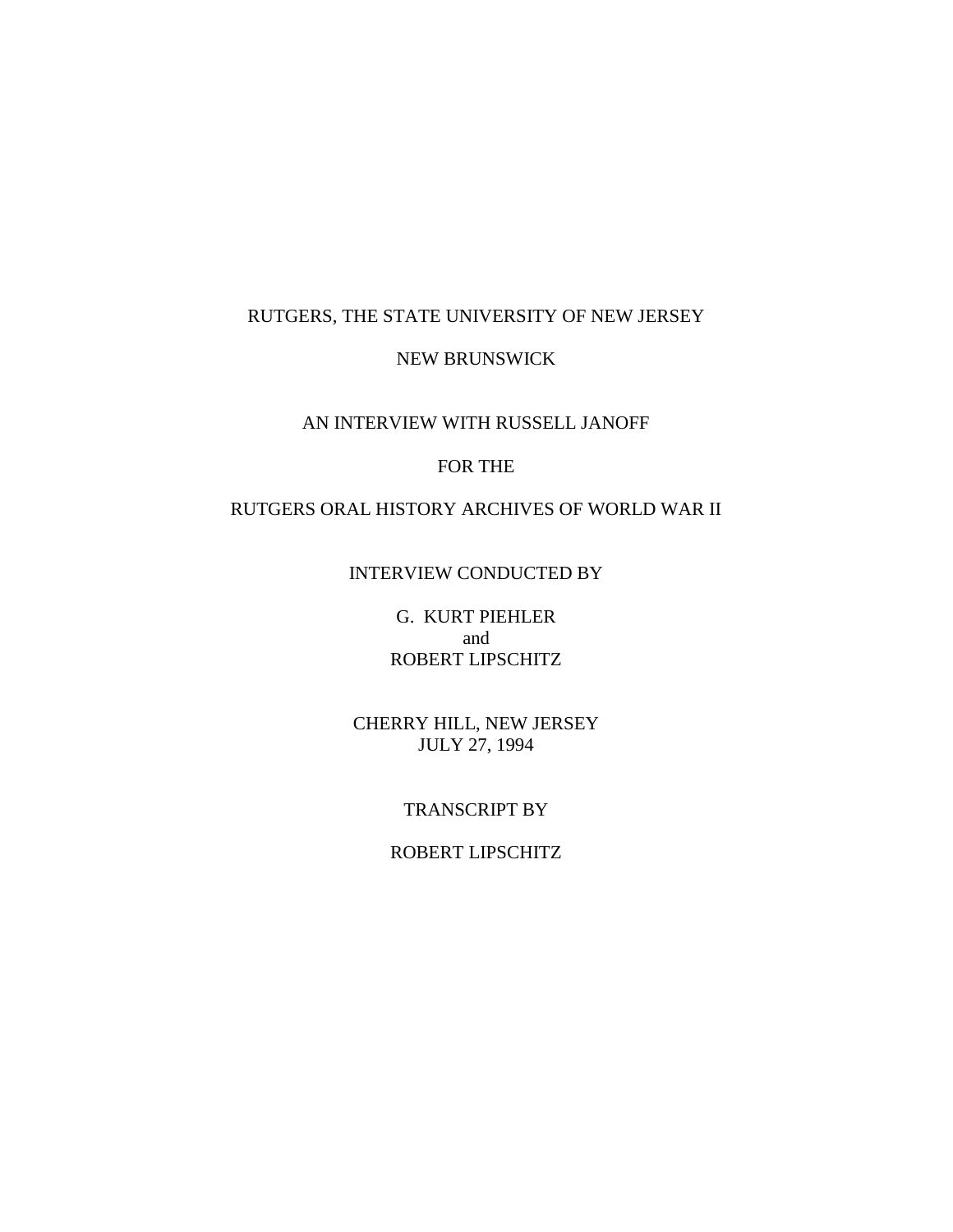Kurt Piehler: This begins an interview with Russ Janoff on July 27, 1994 at Cherry Hill, New Jersey with Kurt Piehler and …

Robert Lipschitz: Robert Lipschitz.

KP: I guess I would like to begin with your parents. Your parents came over to this country from Russia. Why did they leave Russia?

Russ Janoff: Well, I think as so many of the refugees of that era at the turn of the century they were looking for land with a golden path, [what] was available to them. My father had finished military service and decided to come as a young man at the time [to this country]. He had a brother who had previously come and probably described what a wonderful land it was and they were generally seeking greater opportunity. My mother came with her family and settled on a farm down in South Jersey at the time.

KP: Where was the farm?

RJ: The farm was in a place called Elmer, New Jersey which is not far from Vineland, New Jersey. At the time the Baron Rothschild foundation had settled a number of Jewish families who were immigrants from Eastern Europe on farmland down through Woodbine and the whole area. My grandfather … had come and [had] gotten a farm in Elmer, New Jersey.

KP: So your mother came over and she grew up on a farm?

RJ: Well, she didn't really grow up. She came over in her late teens and I guess left the farm pretty quickly to work in a factory as a sewing operator which is such a common thing to Eastern European girls [to do].

KP: So she did not like agricultural work?

RJ: No. She opted for … better activity in the big city. She went into Philadelphia to work and then later went into New York to work as a seamstress in a factory.

KP: And your father had done military service in the Czarist army.

RJ: I'm guessing. I'm not sure, but I think it was conscription. He was forced into the military, but then … served his term, was released and then came to this country.

KP: Did he ever tell you about his experiences in the army?

RJ: Like so many of the people of that era they didn't like to discuss the past. They were so attuned with the future and the wonderful opportunities that the free world offered them that they didn't want to talk about the past. So though we heard a few stories, we never really got an indepth interview such as this.

KP: How did your family decide to settle in the Camden area?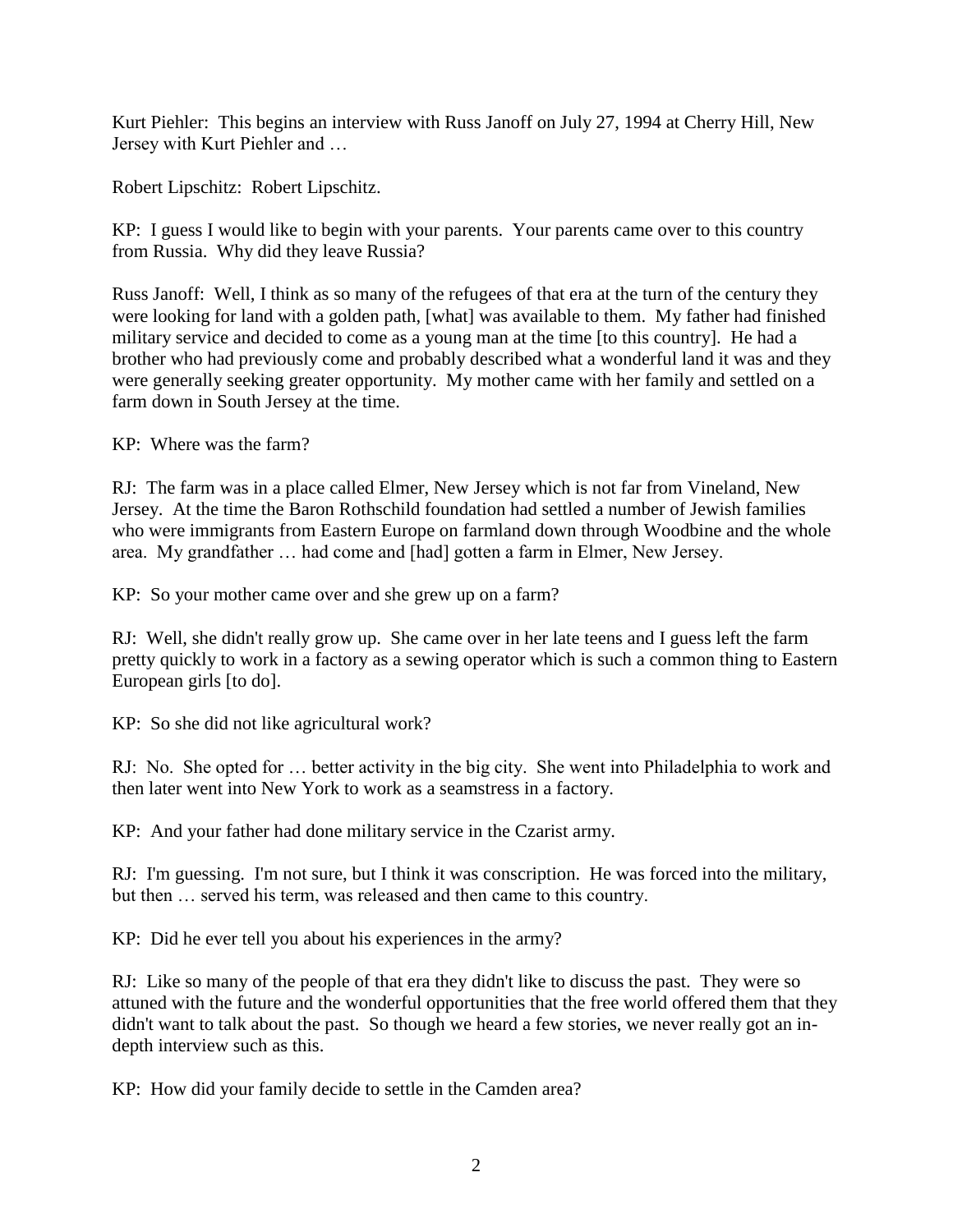RJ: What happened in those days, I think, was that they went where relatives went. … Well my father met my mother in New York and I guess the romance started there. But a couple of my mother's brothers had opened grocery stores on corners in Camden and got an opportunity to earn a living. My mother and father decided to do the same thing. Her brothers found a location that they thought was worth going into. My parents came and opened a grocery store with no background and no experience. These were very small businesses and [in] those days I guess it wasn't too hard to do that.

KP: Your father originally had been in what field before opening the grocery store?

RJ: … He came over, I guess, in an effort to make a living and survive in the New York City area. He became a house painter and probably [had] a common type laboring job. … He painted houses for a few years and then met my mother. … As I said, they came to Camden and opened a grocery store. That must have been about 1912-1913. …

KP: Was their store always in the same location?

RJ: Yes. They stayed in the same location for about 30 years. In fact, my father died in the living quarters behind the store. That was the only store they ever had.

KP: Do you remember where the store was located?

RJ: Oh very much so. It was 701 Carmen Street, which was down near central Camden. I grew up in … that house. We lived with the business and I have very fond memories of growing up. It was a typical factory-industrial neighborhood and people lived in row homes who were the customers of the store. I have a lot of memories of those days.

KP: So you remember growing up in the store and working the store when you were young.

RJ: In fact, they had the store when I went off to Rutgers. … I grew up there and the first time I left that area was to go to Rutgers.

KP: Did your father extend credit to people in the neighborhood?

RJ: Very much so. As a matter of fact, the customers, who in those days, I'm talking about the Depression years, … he had widowed customers who owed him as much as 400 dollars "on the book" which in those days was an astronomical amount. They used to promise that they were going to leave some insurance money to him to pay off the debt, which never happened. But it was strictly a case of good intentions. I would say that probably 75 percent of their volume was done on credit. Incredibly so, you know. Everybody trusted each other and people had a lot more faith in those days then they have today.

KP: Are there any other memories you have of the store?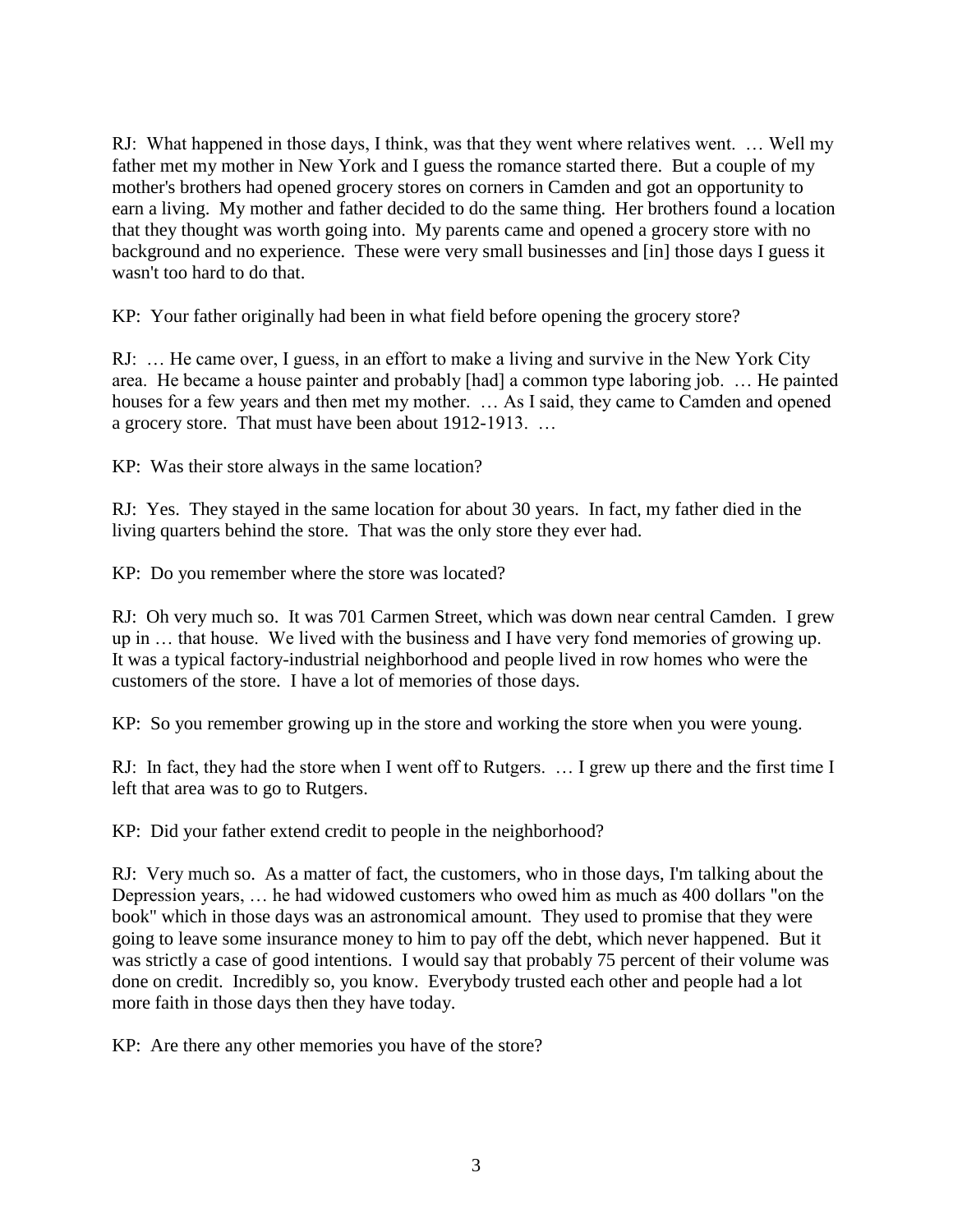RJ: Well, all of my growing up memories as a child. My father's store was on a little corner. There was a railroad wall, an elevated railroad track across from the store, and the four corners as a result were not heavily trafficked corners. So the kids used to play there every night all through the summer months. We would play kick the wicket or we played bat ball or we played something else and I grew up playing in the neighborhood and most of the friends I had were friends from the neighborhood. We walked [along the] … railroad tracks which were adjacent to where we lived and went down to the nearest lot to play baseball. Fond memories of walking with the sour pickles and soft pretzels … to get to the baseball field. Those were carefree days when you have those kinds of memories.

KP: So how did the Great Depression affect your family's business?

RJ: It was a terrible hardship for my family. They never did do extremely well in the store, but in those years they couldn't even eke out a living. The result was that my father used to leave my mother in the store and he would go out and buy wholesale quantities of mustard and ketchup and salad oils and things like that and make the rounds with his car peddling cases of this type of thing to other … merchants that he knew in the grocery business to supplement the income so that he could last. … I'm very much a Depression child. I can remember my mother darning holes in socks and mending torn underwear. You made do [with] what you had in those days. We grew up with those memories. I'm living in affluence by comparison today.

KP: You are not alone. Most people sort of described it this way.

RJ: It's amazing the memories you do have of those Depression years. You know, I was a kid, I guess, of 12 or 13 years old through those years and I have very vivid memories of those years. But we never wanted. We never knew we were poor, you know. We always had food ... [and] clothes to wear.

KP: And your father always had a business. There was always work?

RJ: Yes. It was second nature to be in the store and help out and wait on customers. We never sat down to a meal without somebody having to run into the store and take care of a customer who came in. There was no such thing as closing the doors.

KP: How long would the store be open?

RJ: Because it was an industrial neighborhood, they would open the store at 5:30 in the morning. People would come in to buy lunchmeats for that day's lunch pail. And frequently they wouldn't close the store until 10 o'clock-10:30. It was a long hard day and it took its toll on both my parents unfortunately.

KP: You said it was a working class neighborhood. How many people were first generation?

RJ: I guess most of the people there were first generation. There were a number of immigrants, Irish immigrants, Polish immigrants. Most of the people who lived in that neighborhood, because it was central Camden, worked at Campbell's Soup or RCA Victor or the New York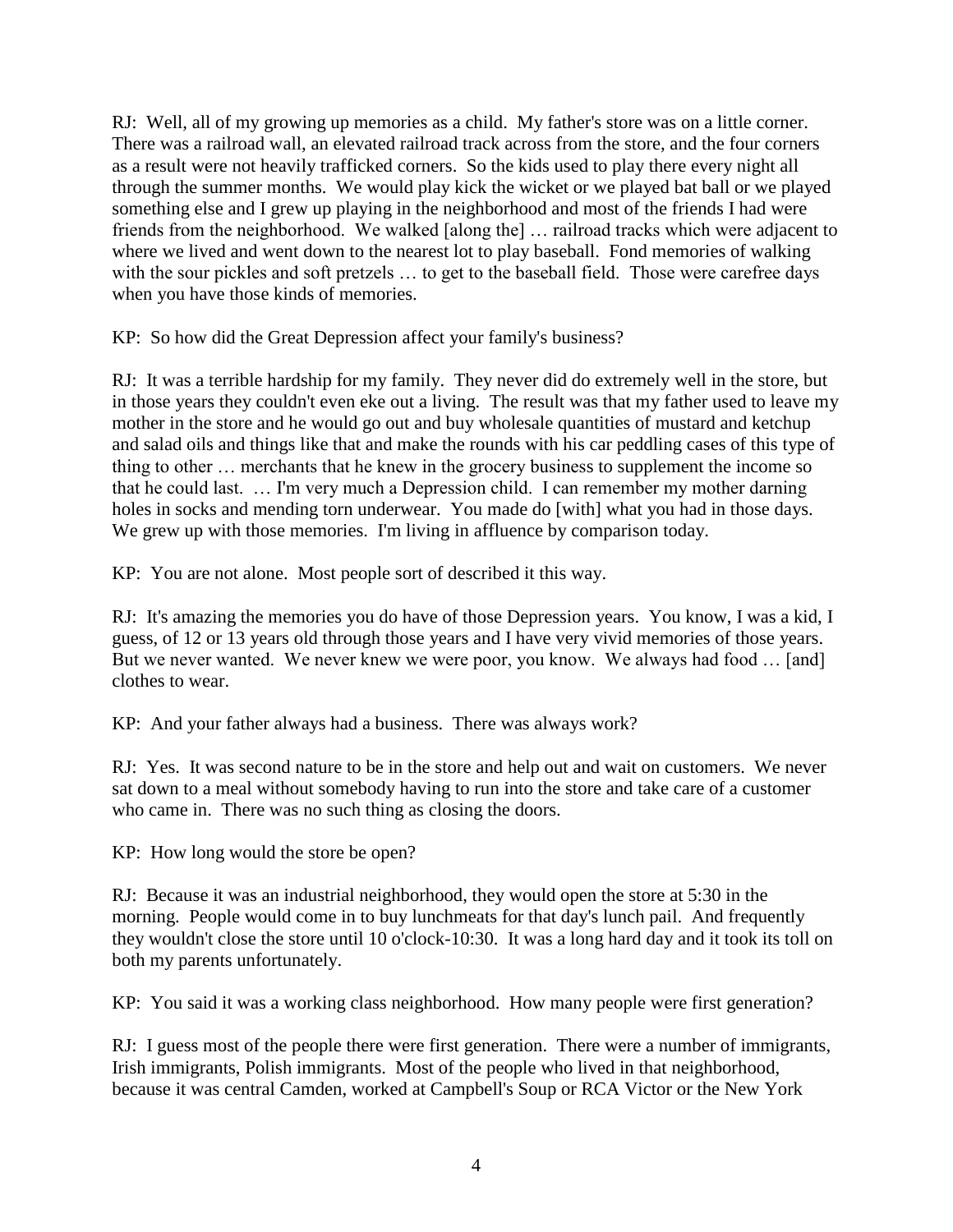Shipbuilding Corporation. And these were factory workers and they lived a very modest style of life, but … I would say that the bulk of them were first generation Americans.

KP: Sons or even …

RJ: Right.

KP: You went through the Camden School system. How important was education to your parents?

RJ: It was indeed very important. I think most of the immigrant population, particularly the Jewish immigrant population, always had a goal to make things better for the next generation. So education was a vital thing to my parents and to everybody else's parents of the Jewish community in those times. … It was a goal to see that your children were educated so that life could be better for them particularly since the opportunity existed (-----------?) Much of that's been documented much better than I can tell you, but education has always been a priority.

KP: Your parents had the expectation that you would go to college?

RJ: Well, … they would do whatever they could to get us to college. My brother didn't choose to go. I did and they were helpful to me. … Even with the low tuition of Rutgers in those years, they probably could not have afforded to send me, but I was fortunate enough to get a state scholarship and then I supplemented my years in college with work. I worked each summer at Campbell's Soup Company during the tomato season when work was available on a part-time basis. And at Rutgers, I worked at various jobs at Sun Ray Drugs in New Brunswick on weekends. I did things. I was a campus reporter for a couple newspapers in Philadelphia to supplement income. So I always managed to eek out some extra dough and that's how I got through Rutgers. You might say I worked my way through with my parents' help.

KP: But the state scholarship was the probably the crucial thing?

RJ: … Without that I would never have been able to go.

KP: Was Rutgers the only school that you had applied to?

RJ: Yes, that was the only place that I even saw an opportunity to be able to go to. Just going away to college was a major accomplishment for most people of my generation, of my income level, let's put it that way.

KP: So Rutgers was far away, Rutgers-New Brunswick?

RJ: Oh yeah. … Even though it was only 60 miles from home it was quite a distance and getting there … was … an effort because I didn't have a car the first few years I went to Rutgers. I did get a jalopy in my junior year.

KP: Would you take the train up?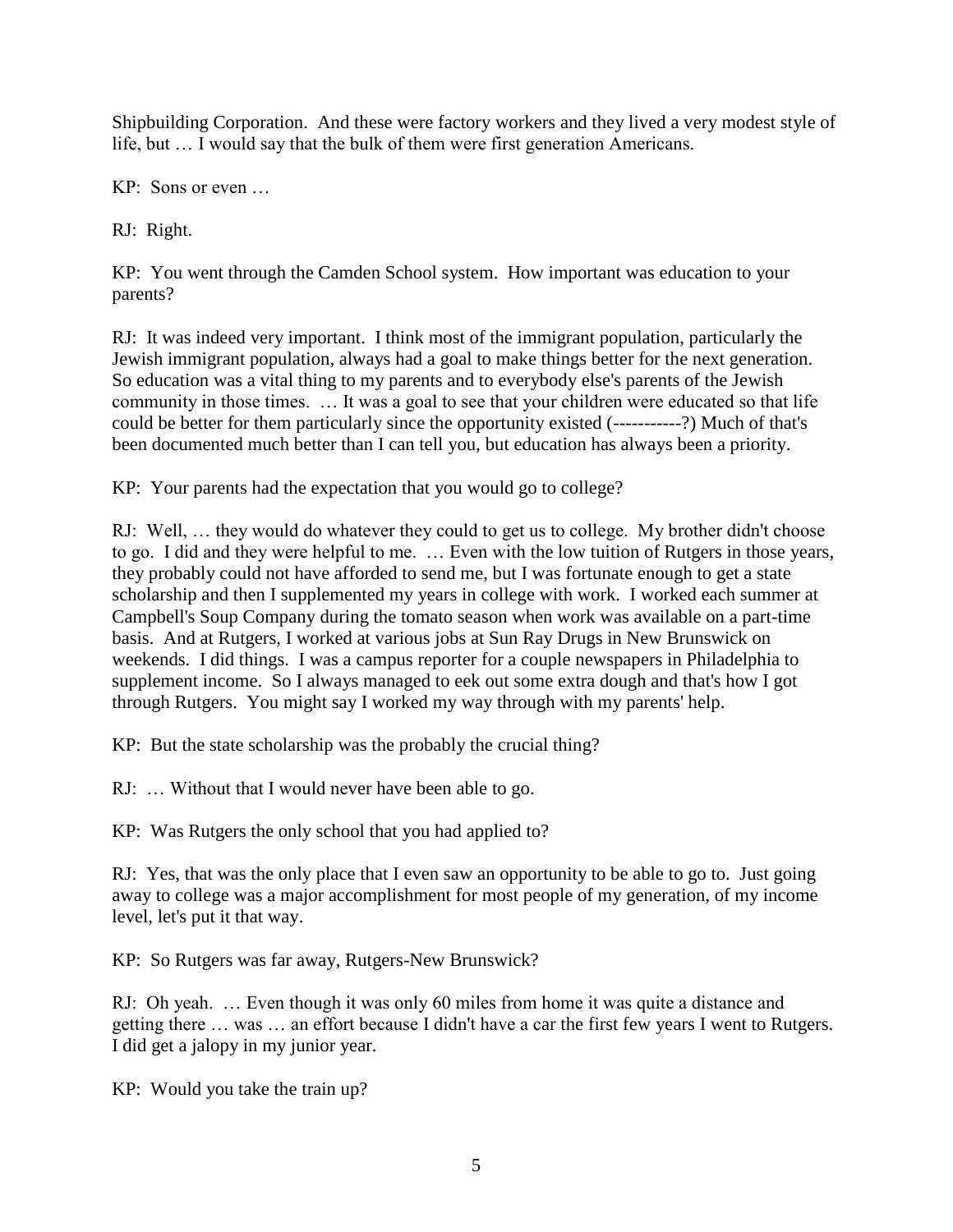RJ: Either a train or a bus or friends that had vehicles or families that were taking them. People pooled transportation in those days. Getting up and back, … though it was an effort, you always managed some way to do it. It is a hell of a lot easier today then it was then.

KP: What was your intention when you first got to college? What did you think that you would major in and what career did you have in mind?

RJ: Well … I entered Rutgers in 1938 and the Depression was just coming to an end at that time. I was very cognizant of the need to take something that would provide me with an opportunity to earn a living. So I decided that I would go into education and major in education. I felt that when I was finished that I would able to at least be able to get a teaching job. So that's what happened. I majored in education with liberal arts courses. When I finished Rutgers, I decided that I would like to try to go into the retail field in a management capacity. At that time Rutgers had a working arrangement with the Macy-Bamberger's Junior Executive Training Program. So I opted for that, actually I was afforded an opportunity to go to work at Bamberger's after I was graduated from Rutgers. But it was a case of where I stood in the draft status and I ended up enlisting to find out where I would end up and I ended up in the service rather than at Bamberger's. I did go back to that field when I got out of the service.

KP: But you could have gone into Macy-Bamberger's training right in after graduating?

RJ: I could have gone to Bamberger's after the war, but I had gotten married during the war. … Just before discharge I wrote to the NRDGA, which was the National Retail Dry Goods Association, and I asked them if they knew of any other programs similar to the executive training program at Macy-Bamberger's. They informed me that Lit Brothers in Philadelphia was planning a similar program postwar. So I contacted Lit Brothers while I was still in the service and they actually told me that I was the first person that had called them about their junior executive program. I figured it would be a lot easier to live at home compared with the expense structure of living in Newark if I went to Bamberger's.

KP: You would have been based in Newark if joined Macy-Bamberger's?

RJ: Well I would have had to live in Newark. … So knowing that I was coming back to the Philadelphia area in Camden after the war, I decided to go into the Lit Brothers program when I was accepted for it and that's what I did. I became a junior executive trainee in Philadelphia after my career in the service.

KP: You had mentioned that your favorite professor was Houston Peterson in Philosophy. What do you remember about him?

RJ: … He was just a dynamic guy who had a tremendous capacity to get people to learn and challenge you to put forth an extra effort to understand and to think. He was just an entertaining kind of a professor. I think in those years he probably rated as one of the top professors with many of his students. So I wasn't unique in selecting him. There were a number of professors that I had that left impressions, Reager in public speaking, and Burns in history and politics.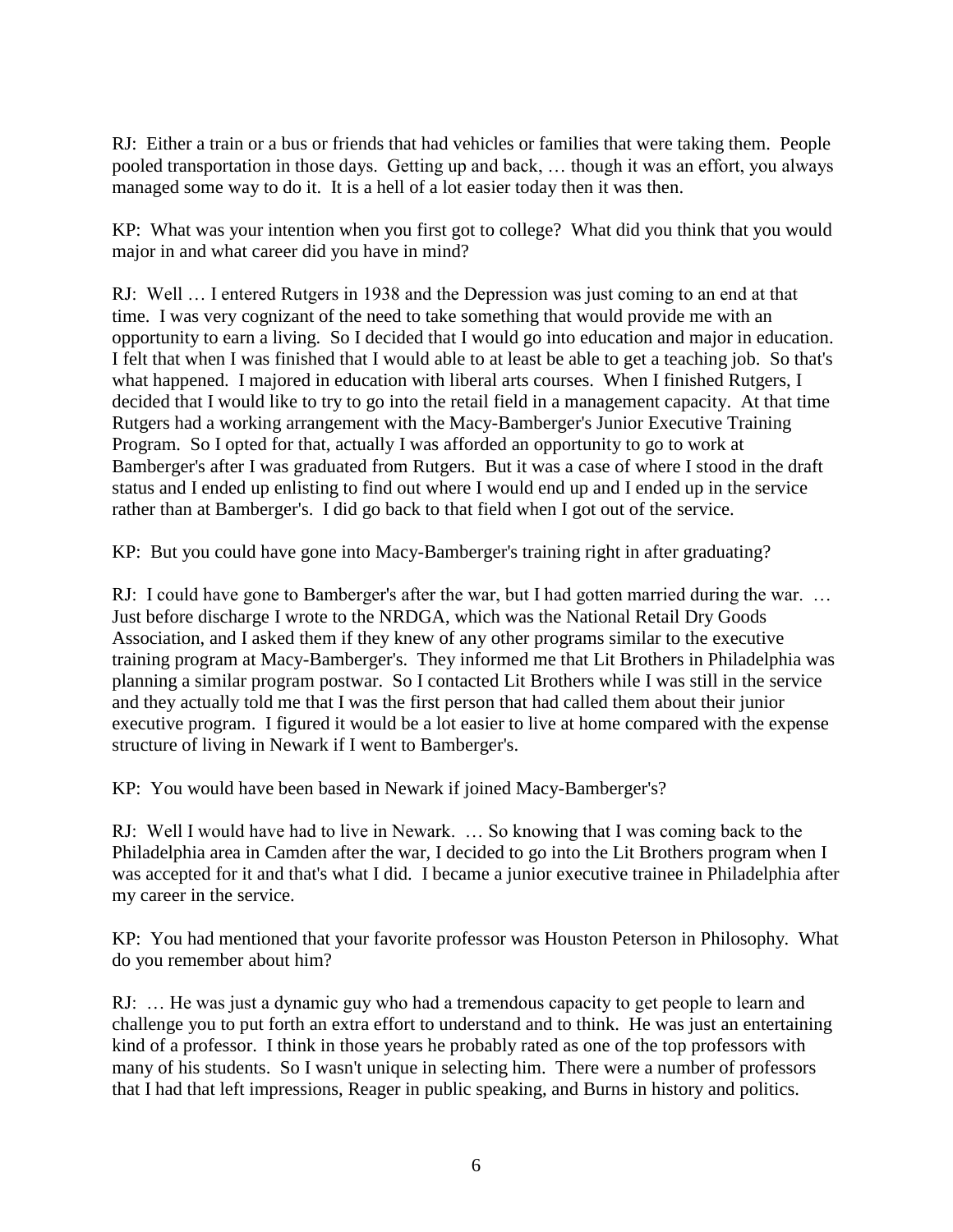KP: So you had Arthur Burns?

RJ: Yeah. He was a dry, but [a] wonderful professor.

KP: I've heard. Lew Bloom spoke very highly of him.

RJ: Oh that's right you're in the history department ....

KP: What did you think about Dean Metzger?

RJ: … To a young man of those eras, he was a very staid and proper individual. But I always found in my dealings with Metzger that he was fair. It so happens that I got into some very deep discussions with Metzger. There is something that happened at Rutgers. I was the editor of the *Targum* at the time the United States went to war. And when the war was declared, one of the members of our staff, who was at that time the managing editor, … wrote an article in the newspaper that was … somewhat derogatory to Rutgers and it got into the paper without my knowledge.

KP: In fact he went downtown to change the story.

RJ: That's right, are you familiar with that story?

KP: Yes, you had written to Tom Kindre about it several years ago.

RJ: … Rutgers had a history over the years of a lot of exchange students from Japan. So … this particular article made it sound like Rutgers was very friendly towards Japan to the extent that the declaration of war against Japan was something that Rutgers didn't think was, you know, so bad. … They were friendly with Japan. Anyhow, it created quite an uproar on campus when that newspaper appeared right after the declaration of war. And we had a session with Dean Metzger, who called all the Targum staff. … As I said, he was very fair in dealing with it, and he understood that it was done almost behind my back at that time. But I always found him to be a very proper, staid individual.

KP: Did you attend chapel?

RJ: Yes. We all did. It was compulsory in my day.

KP: People have sort of commented of his Calvinistic approach to religion, very stern.

RJ: … He was … stern. He was a typical taskmaster, you know. … Of course, … I think that if you relate the kind of student body that was at Rutgers in those years when he was there to the student bodies that are there today, it was a totally different scene. The students were far more respectful and recognized authority to a much greater degree. They didn't challenge the same way that challenging goes on today. And he would have never survived today, that's what I'm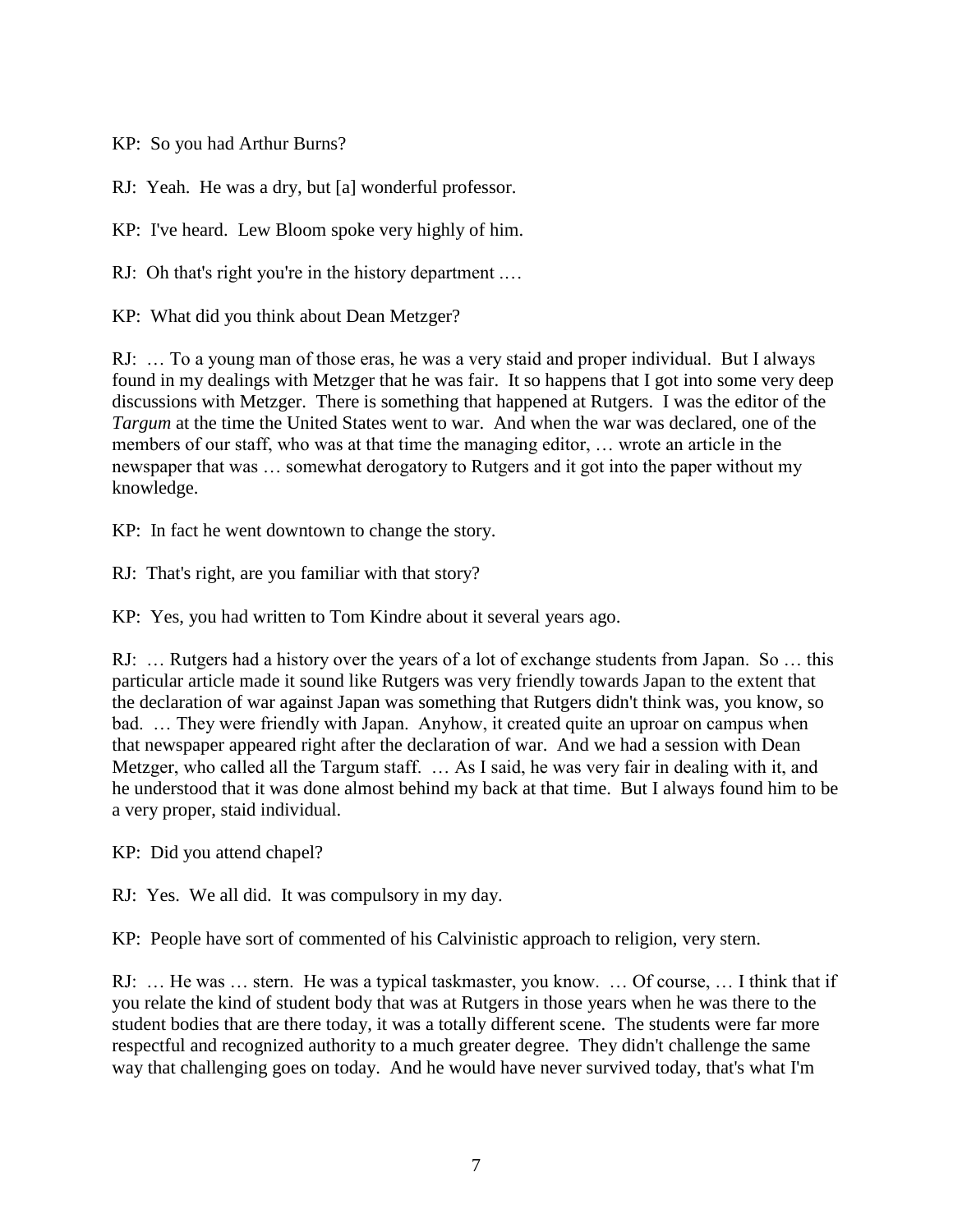trying to say. But in that time and place, he was accepted for what he was. He was an authoritarian. But I think generally people respected him for the job that he did in those years.

KP: You decided not to stay in ROTC?

RJ: … Well I was not militarily oriented and … that didn't appeal to me. I had no interest in becoming an officer in the service. Little did I know that I was going to end up in the service anyway. But I didn't choose to join.

KP: Did you think war was coming for the United States?

RJ: I guess … we thought that eventually it was going to enmesh us. … But at the end of my sophomore year I sort of expected it.

KP: When did you think that we would likely enter the war? Or were you just so busy that you could not …

RJ: No, no. I think that … by the time we were seniors we began to feel that we were going to be pulled in [because] we were doing so much to help the Allies. It was almost inevitable that we were going to get involved in the war.

KP: Now as editor of the Targum where were you when the attack on Pearl Harbor came?

RJ: Well as so many other people can recall where they were at the time of Pearl Harbor, I was sitting in a Winants dorm room studying for an exam. Listening to the radio to a Giants game in New York when the announcement came that we had been bombed at Pearl Harbor. But I was actually studying in the dorm, on a Sunday.

KP: You lived in dorms your entire college years?

RJ: No, the first two years I lived in places off campus. One notorious place called the Zoo House was right across from Winants Campus. But then I moved into Winants and stayed there for the last two years. … I was not a fraternity person. Though after I got to be editor of the Targum and a member of student council, I was offered an opportunity to pledge to a fraternity. I just elected out of respect to the non-fraternity guys to stay a barb and I was a Scarlet Barb through the four years.

KP: What was the Scarlet Barb?

RJ: Well the Scarlet Barb actually was a council of the commuters and the non-fraternity people. It was their organization and they got involved politically and put up candidates for various elected offices on campus. I was active in that and as a matter of fact, as I recall, I think that Tom Kindre was a non-fraternity man.

KP: Yes.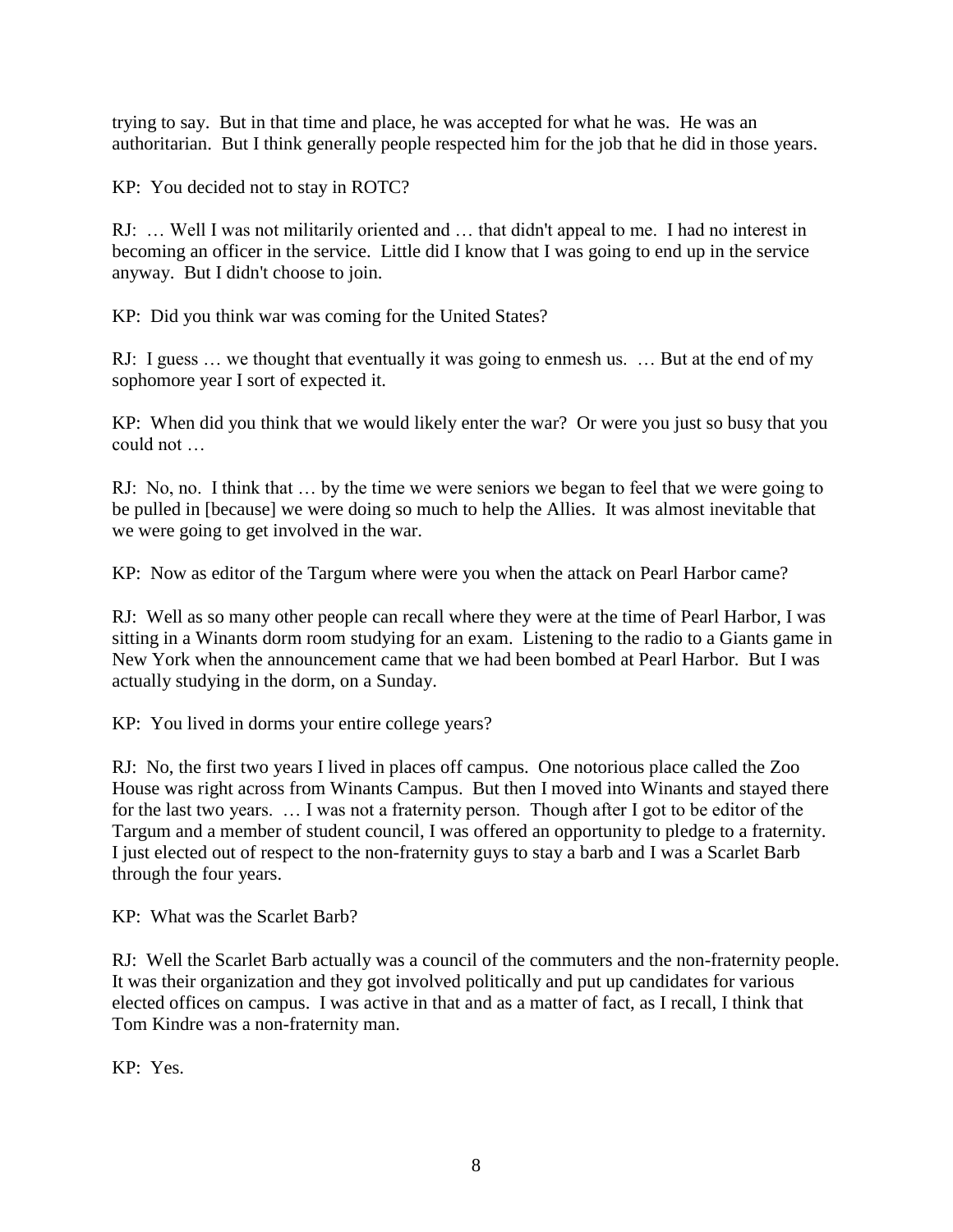RJ: He was active with me in the Barb.

KP: What was the split on campus? Was it the fraternity, non-fraternity, commuter?

RJ: … I presume that the majority were not fraternity people, but there was a very heavy population of fraternity members. … I'm not sure that I know for certain, but I would guess that it was probably a 60-40 ratio with non-fraternity people being the 60 percent.

KP: So you were contesting the fraternities' control over the campus?

RJ: Well when it came to elections, student officers, and student council members, there was always a contest. The fraternities with their inter-fraternity council were much better organized, and, of course, most of the "powerhouses" on the campus were fraternity members. So they had far more clout collectively then non-fraternity people. But we used to try to mount campaigns. We learned a lot of good politics from that experience.

KP: I came across a letter that you had written to a Earl Reed Silvers? After you graduated you noted that you could not find a job at first and you even wrote that you were tired of the "slacker" look and then you decided to enlist.

RJ: Say that again.

KP: You said you were tired of the "slacker" look, you wrote in the letter. Then you enlisted in the army and ended up in Lowry Field in Colorado. Did you have a hard time after graduation until Bamberger's chose you?

RJ: Well I don't honestly remember the letter, but I remember Silver. He was the son of a Dean, Earl Reed Silver Jr. and he was in charge of the placement service. I don't know why I would have written him a letter unless he sent me a questionnaire. ... What happened when I finished college and I was accepted after 22 hours of interviews at Bamberger's. … I was accepted for their program subject to where I stood with the draft. I was wanted in the draft. So first while I was waiting for some determination of my draft situation, I decided to take a training course for two months or three months in emissions control and mechanical inspection at the local vocational school down here in Camden County. I figured if I'm going into the service I might as well have some skills that might help me. I had spent about four months between graduation and doing this training. There was no place you could get a job if you were 1-A in the draft. Nobody would take you.

KP: So you would go and you would apply for things and …

RJ: I would try to get a job here or a job there. So I must have written that letter at that time. Finally in July of '42 I just decided that I would go down and enlist and that would either solve the problem if they don't accept me-- I get to work. If they do accept me, I got a career. So I ended up with a career.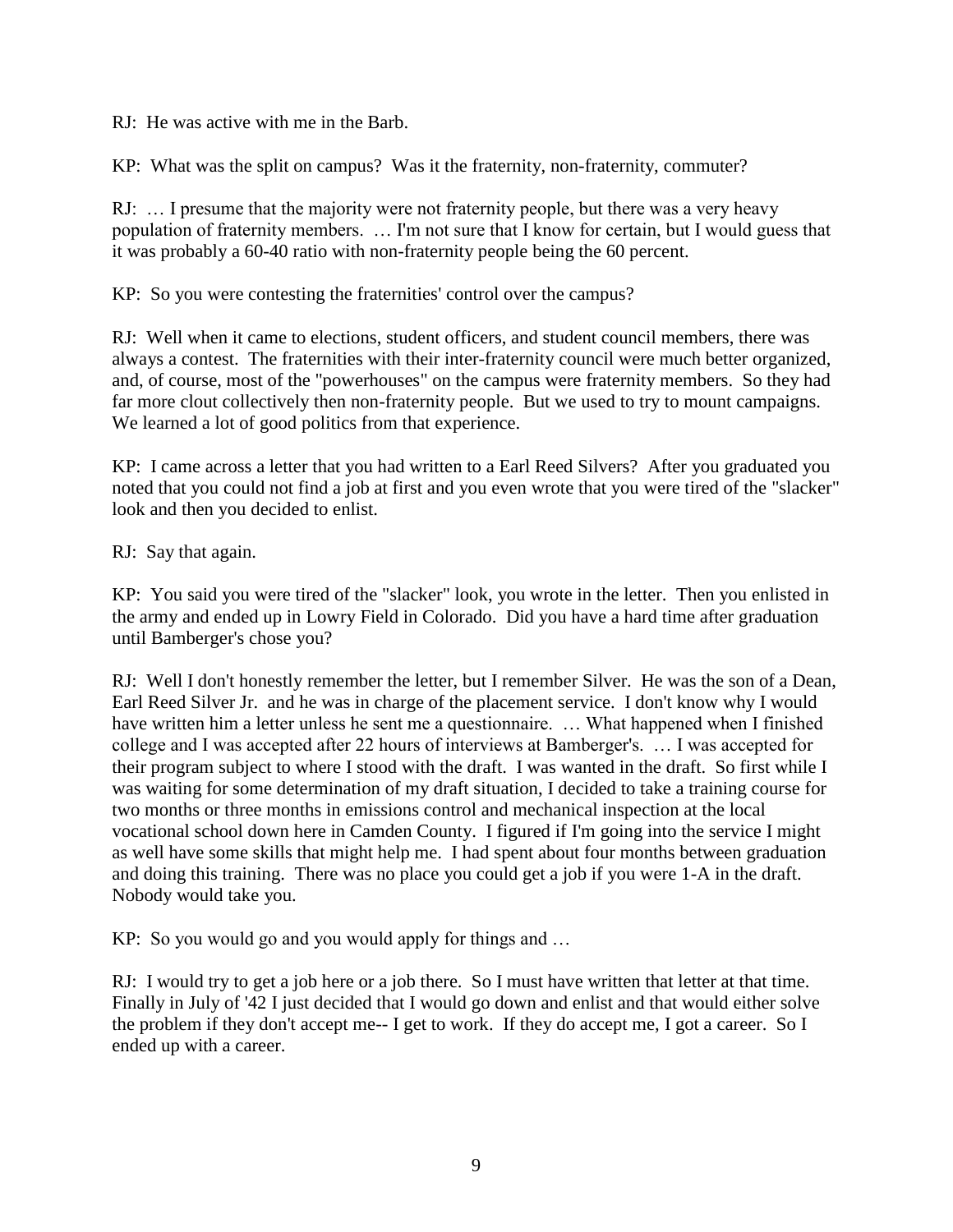KP: You had written then to Dean Metzger and you liked the army a great deal once you were there.

RJ: Yeah, well I was very fortunate in ending up, like I think I indicated in my questionnaire, I ended up in a pretty healthy situation. Number one relatively out of danger for three and a half years which was unexpected, I never thought of it.

KP: When you enlisted you thought …

RJ: … First when I enlisted, I expected to end up, because of the background that I had in the retail field, I figured I was going to end up in the quartermaster corps or with the mechanical inspection training, perhaps they would send me to an ordnance unit. But when I went through basic training at Fort Dix, they sent me down to Atlantic City where they were starting the air corps replacement training group and took over the entire Atlantic City town virtually. From there they sent me to Lowry Field for photography training so I never expected to end up where I ended up. Not only didn't I expect to end up in the outfit I ended up in, I never expected to end up in the kind of training they selected to give me. It just worked out that [way].

KP: So you did not apply for it. They just gave it to you.

RJ: No. In the army, you know, you took tests, various qualifying tests and they decided what was best for them and where you had the potential educationally, your intelligence wise to succeed. So they sent me off to photography school, aerial photography.

KP: Had you ever applied for it?

RJ: Never applied for it and I had no background for it.

KP: You had never even been an amateur photographer?

RJ: … I didn't even have the hobby of photography, but that was the army. … You know, they did what they had to do. Wherever they needed people that's where they sent the recruits.

KP: You went through basic training where?

RJ: I actually went through Peterson Field, Colorado Springs for basic training after I had completed all of the photography. I first was sent to Lowry Field for aerial photography training, then they kept me there for an advanced course in camera repair work, aerial camera repair work. When I finished all of that then they shipped me down to Colorado Springs which is where Peterson Field is located. And that was basic training. I completed … thirteen weeks or whatever the length of time was. I was actually assigned to a unit. In fact I was very upset about it. I was assigned to the first motion picture unit in Culver City, California which was at the Hal Roach Film Company studio. You know, I saw all of the glamour of going out to Hollywood and being trained in a Hollywood studio and all that. What I didn't realize at the time was that when the guys ran up on the beaches of the South Pacific with guns, you ran up with a movie camera. [laughter] … Anyhow they formed this new photographic unit that I described to you at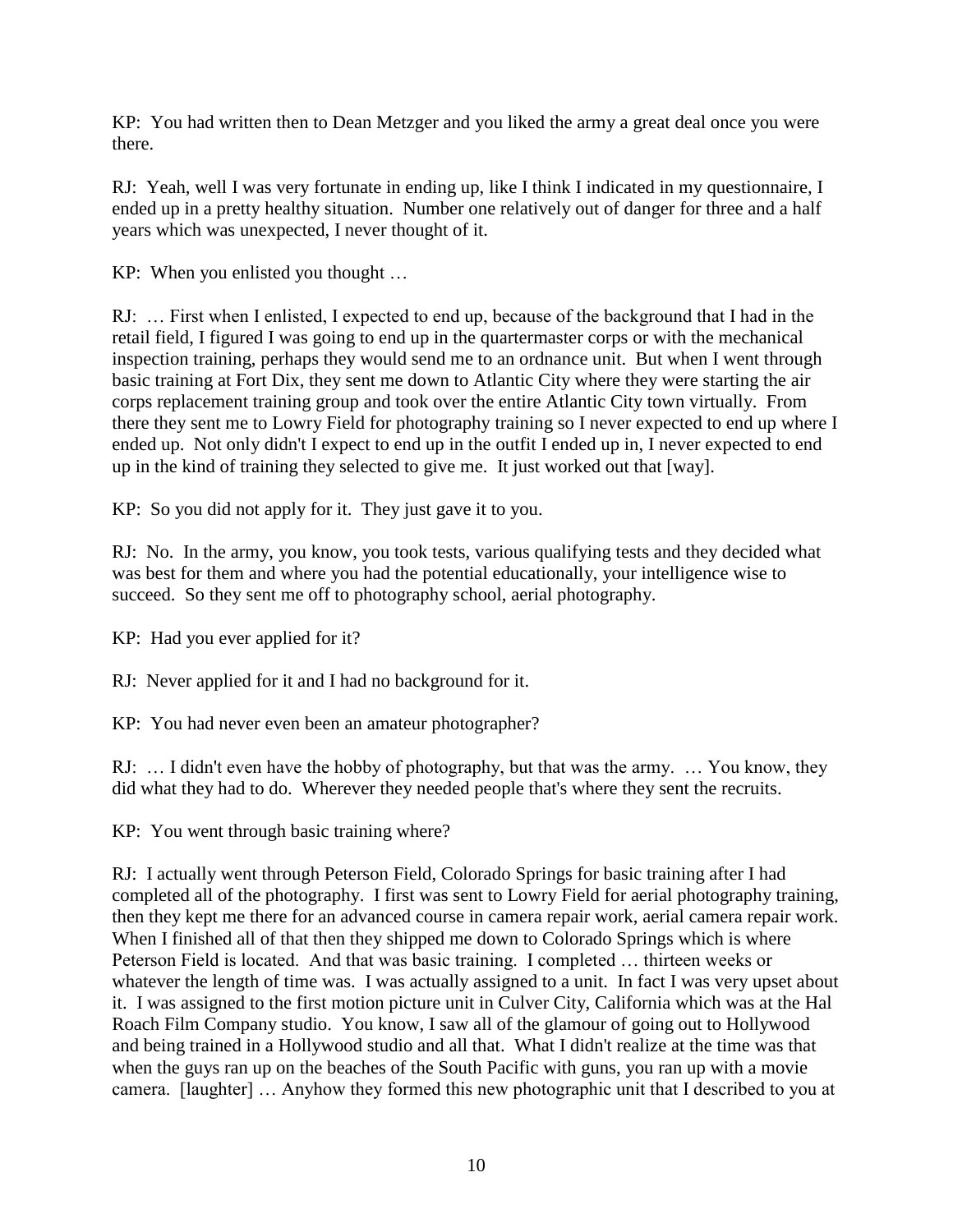Peterson Field at that particular time. I was all packed up. My bags were packed. I was ready to ship out to go to Culver City, California when they scratched my orders. I remember I went in and complained bitterly. Why the hell are you scratching me. You've assigned me. I've got my stuff all packed up and I'm ready to go. I had no way to get out of it. So they ended up putting me in this photographic outfit that they were forming because they had just made a requisite. Anyone on that base at the time that had photographic training at Lowry Field and two years of college education they recruited for this new unit figuring that it would be easier to train them in a new map-making process. That's how it happened. So by sheer chance I ended up in this relatively elite company and never left the states because of it. Because of the type of work we did.

KP: In fact you were really based for the duration of the war in Colorado.

RJ: Well I was there for two and a half years and then we were transferred to Jefferson Barracks, Missouri for a year. That's where we stayed. I think I described this in the questionnaire. We were packed up a couple of times. Our outfit was to ship out. What happened was the powers that be decided that if we were ever bombed and the equipment we used got destroyed that it would set them back so far that it didn't make sense. Instead they could fly the photographs- taken by aerial photography at the location they wanted to map, and they could be back in the United States within a matter of hours to enable the map-making work in a safe location.

KP: So they would fly everything to you rather than sending you to England?

RJ: They would fly these hundreds, literally thousands of aerial photographs back to the United States where we were based and we would make the maps here. And so they never shipped us out even though on a couple of occasions we actually had our equipment packed in oil skin and wood crates. Everybody was expecting that we would be leaving the United States in the next couple of days. Then things changed very quickly.

KP: Where was the army thinking of sending you?

RJ: On one occasion we were definitely supposed to be going over to China, Burma or India. At the time the crates were all packed and all that. … That's when they decided that it would be so dangerous if the equipment got destroyed. We used a tremendous amount of stereoscopic equipment. A lot of other things that were peculiar to our work would have been difficult to replace. They weren't just … the kind of supplies that you just call up a quartermaster corps and say just ship it out. This was high tech stuff.

KP: Was any of it classified at the time?

RJ: Yes. The work we did was very classified.

KP: And the equipment was it sort of one of a kind?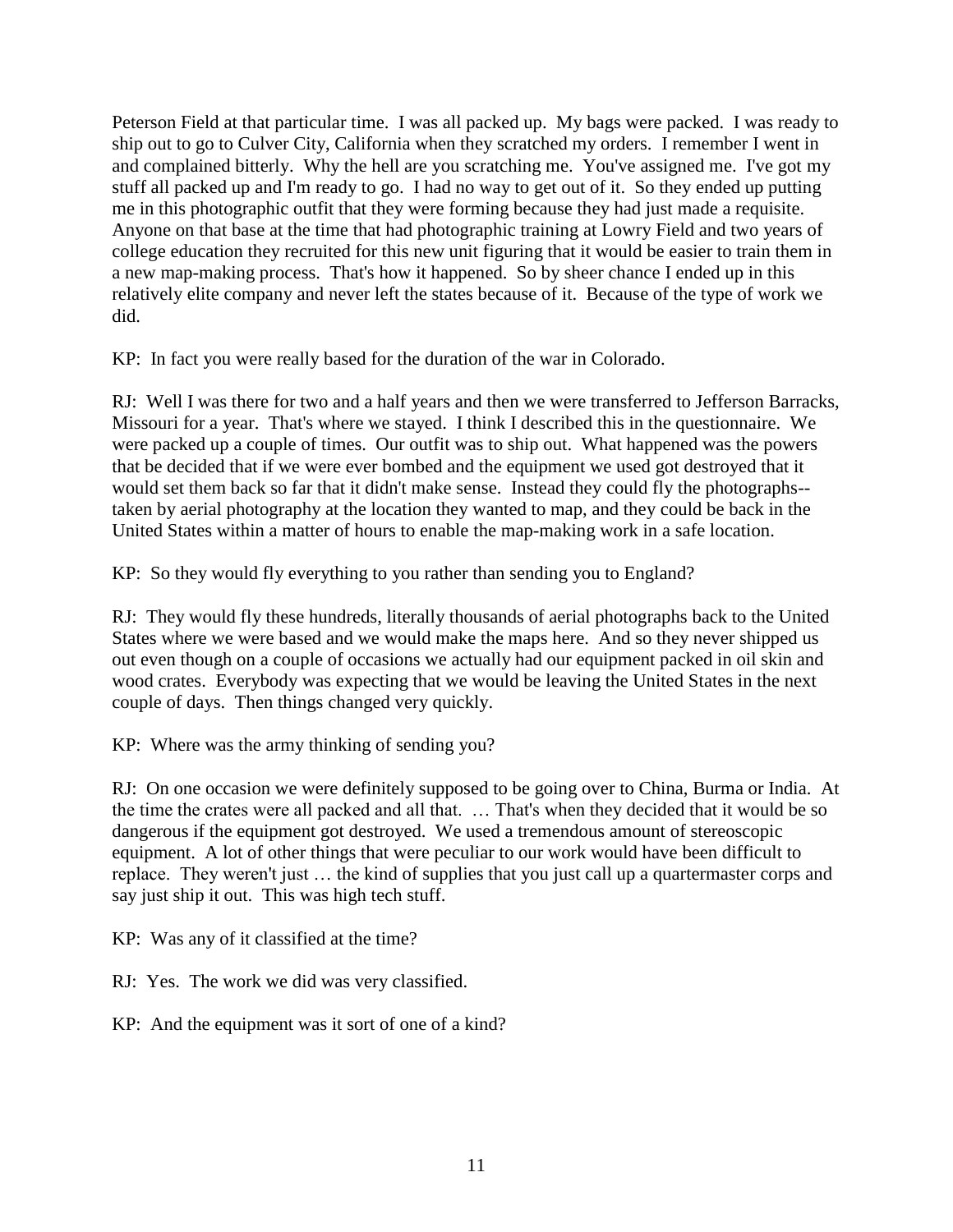RJ: Well, I don't know whether the equipment was classified. I guess the type of equipment that was needed was specially designed, specially made. It might have been classified, I'm not sure. I mean, stereoscopic instruments were generally available. But we used a lot of them.

KP: What were you working on?

RJ: We made topographical maps from aerial photography. It was a very unusual technique to be able to make a topographical map of an area without having anyone on the ground to do survey work and to study elevation and that type of thing.

KP: Which now are more commonly done through satellites?

RJ: I guess today the process would be antiquated by comparison to satellite technology.

KP: But at the time how much of this work was new? What was the history of this work? Was this something created in World War II?

RJ: … The technique was developed immediately before the war by the US Coast and Geodetic Survey in Washington in an effort to find a way to make maps … for the military … even though we weren't at war at that point. … A way to make topographical maps without sending people into an area that you couldn't send them to because of a war or that type of thing. … The army decided at the outset of the war to take over this procedure. Very early, they assigned it to the air corps to develop. So the cadre of the company that was formed when I was sent into it had some people who were in the service, but who had been at the US Coast and Geodetic Survey. Most of our officers in this unit, strangely enough, were geologists who came out of the oil industry. We had a number of our commanding officers and several of the other officers who were Texans who came up from the oil fields into the service. And they taught us how to do this particular kind of mapping and we did some pretty, you know, important work, I think I indicated that.

KP: Yes it was very important. In terms of the mapping procedure, how much of it improved over time?

RJ: Well obviously we got better at it as three and a half years went on. And we started off doing much smaller areas then as we got more expertise in doing it, the maps encompassed much greater geographical areas. We, for example, mapped the entire flight routes over the Himalayas, in China-Burma area into southern China. So that was … quite a task to map that kind of an area. … It's very easy to identify light points on an area of photography when you're dealing with flat terrain. When you try to find light points on an aerial photograph with mountainous terrain, it gets a lot more difficult. So we got better as we got more experience at doing it.

KP: Did you ever get any feedback as to how good your maps were?

RJ: … Yes, … we used to get compliments from various military units who were in the theaters of action for which these maps were produced. Obviously, they must have been serviceable to them or we wouldn't have continued to do the mapping.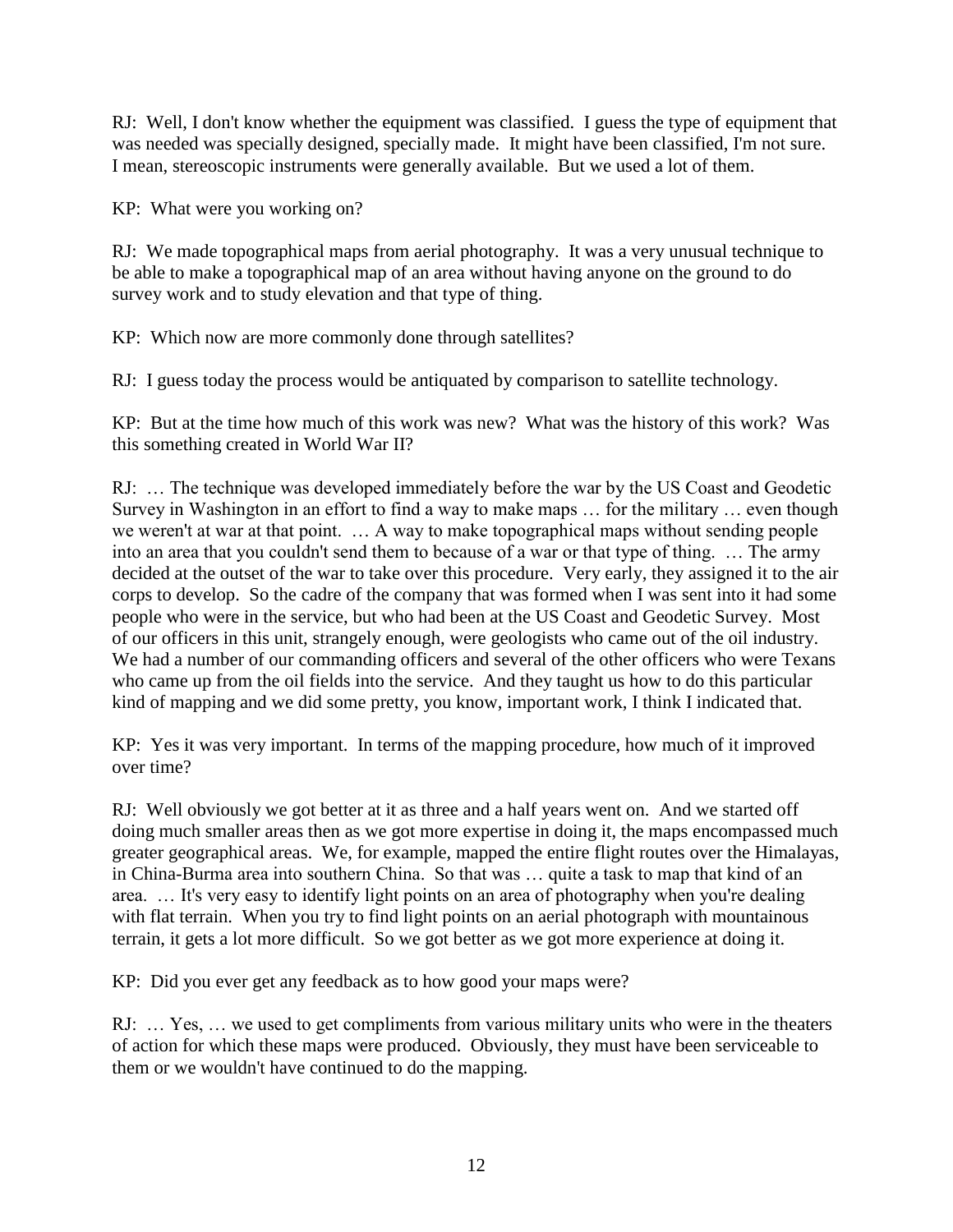KP: You would not get feedback saying you put mountains where they did not exist?

RJ: No, no. We never got specific comments, but they must have been … suitable for what they were used for. … If you were sending somebody into the territory and you told … [them] to get to the top of a given mountain, our maps might not have been 100 percent accurate in that regard, but for flight missions, for bombing missions, for that type of thing, it was more than serviceable.

KP: Would you do any targeting in your map making? Would you analyze pictures and determine what was on the ground?

RJ: No. The way this was done, they would fly a photographic plane with three cameras mounted from horizon to horizon. They would fly it about a hundred miles up in one strip then it would make a U-turn and go about 20-25 miles adjacent and come back 100 miles and then it would do the same thing. It would cover whatever amount of land they wanted to map that way. And the cameras would click continuously as the flight was going through the hundred-mile run. What we were responsible for doing was linking ... one run with the next run by finding the identical identifying points on the map. And once that was done, that's called tying it together and we tied together all of these various strips. Then they would create templates and determine by stereoscopic study what the elevations were. The templates were created to make the maps. It was rather a complex outfit.

KP: In terms of getting the two maps together it must have been a huge task.

RJ: Well, … we had one large room in the building in which we operated which I would guess was 25,000 square feet. It had a huge wooden table on which they assembled all these templates that they would actually use to make the map. And I think they did the job pretty well. I know one thing, I described to you that we were doing the South China Coast when the war ended. When we studied those photos, that was relatively flat land. And we found many small concrete runways, just a very straight strip of concrete every hundred miles apart. Had we ever had to invade the South China Coast there would have been a slaughter for American troops. The Japs would have been able to land planes at will on these strips and they were obviously there for that reason. We did some pretty interesting work.

KP: Even though you had not left the United States you in a sense had a very good idea of where the war was being fought.

RJ: No. … We weren't doing that totally kind of mapping. For example, there was very little that was mapped in Europe.

KP: You were mainly focused on the Pacific.

RJ: We were doing South Pacific maps and … we were doing … special assignment kind of work. For example, we mapped the Lend-lease air route into Siberia up through Alaska and into Siberia. And it was because they needed some kind of navigational map for the pilots who were flying planes from the United States up through that route across the Aleutians into Siberia. Now obviously that was a little used route before the war. So I guess we really didn't have very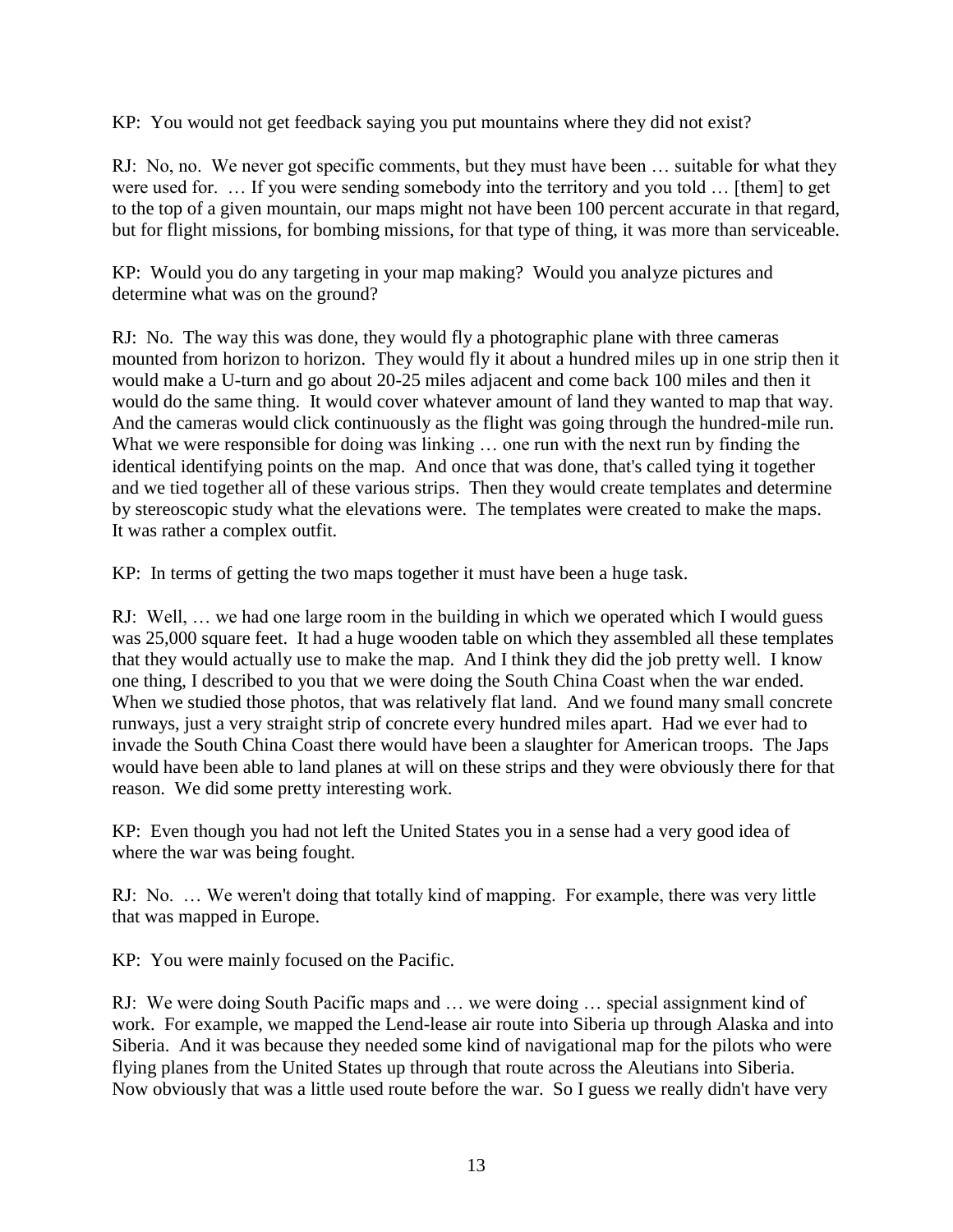good mapping to indicate where a guy should fly his airplane to get up there. So we did that map. We did a map, for example, of the route through North Africa into the Middle East and the Persian Gulf area. We thought at the time that we were doing this primarily for the purpose of getting the aircraft and supplies into southern Russia, as one of our allies. … We had specific assignments. So we didn't just map the entire world.

KP: But you sort of knew where supplies were going and where campaigns were aimed at.

RJ: The work we did was secret. We had guards posted. That building was like a small pentagon building. It radiated with crawl ways and long buildings running off of its 25,000 square foot center core that I was describing. At each of those entrances on each of the wings of the building I think there were maybe five wings that radiated out, there were guards posted and you had to identify yourself to go into the building. So the work was secret for the most part.

KP: And you were enjoined about talking about this. When you left the base you were not supposed to talk to anyone about what you mapped?

RJ: Well at the time we [were] never allowed to talk about it. You know, now in retrospect we can talk about it. … That particular map at the end of the war I personally and most of my fellow compatriots there were convinced that we were mapping for an invasion. There was no other reason for us to be mapping the South China Coast. … I think to this day that if the atom bomb hadn't been successful, if that's the word used, that we probably were going to land somewhere on the South China Coast and go up that route to get to Japan. … It seems to me logically that there would be no other reason for a map to be made of the South China Coast.

KP: Were your maps mainly for the use of the air corps or did you also do maps for use of ground forces?

RJ: Well, I think they were primarily used by the air corps, but I think they were also made available to ground forces for whatever purposes they would want to use them for. Much of the war, particularly the South Pacific, much of that was aerial in nature. Of course, some naval, of course, some marines who went ashore on various islands, but I think that the bulk of what we did was bombing and that's where the maps came in.

KP: Did you do any maps of islands?

RJ: … Not specifically as I recall. … In most cases we were mapping larger terrain than just an island. In other words we would map several hundred miles at a time and I don't think too many Pacific islands would qualify to be that large.

KP: So this procedure that the Air Corps had developed was for large distances?

RJ: Yes.

KP: The men in your unit, they were an elite, where were they brought from?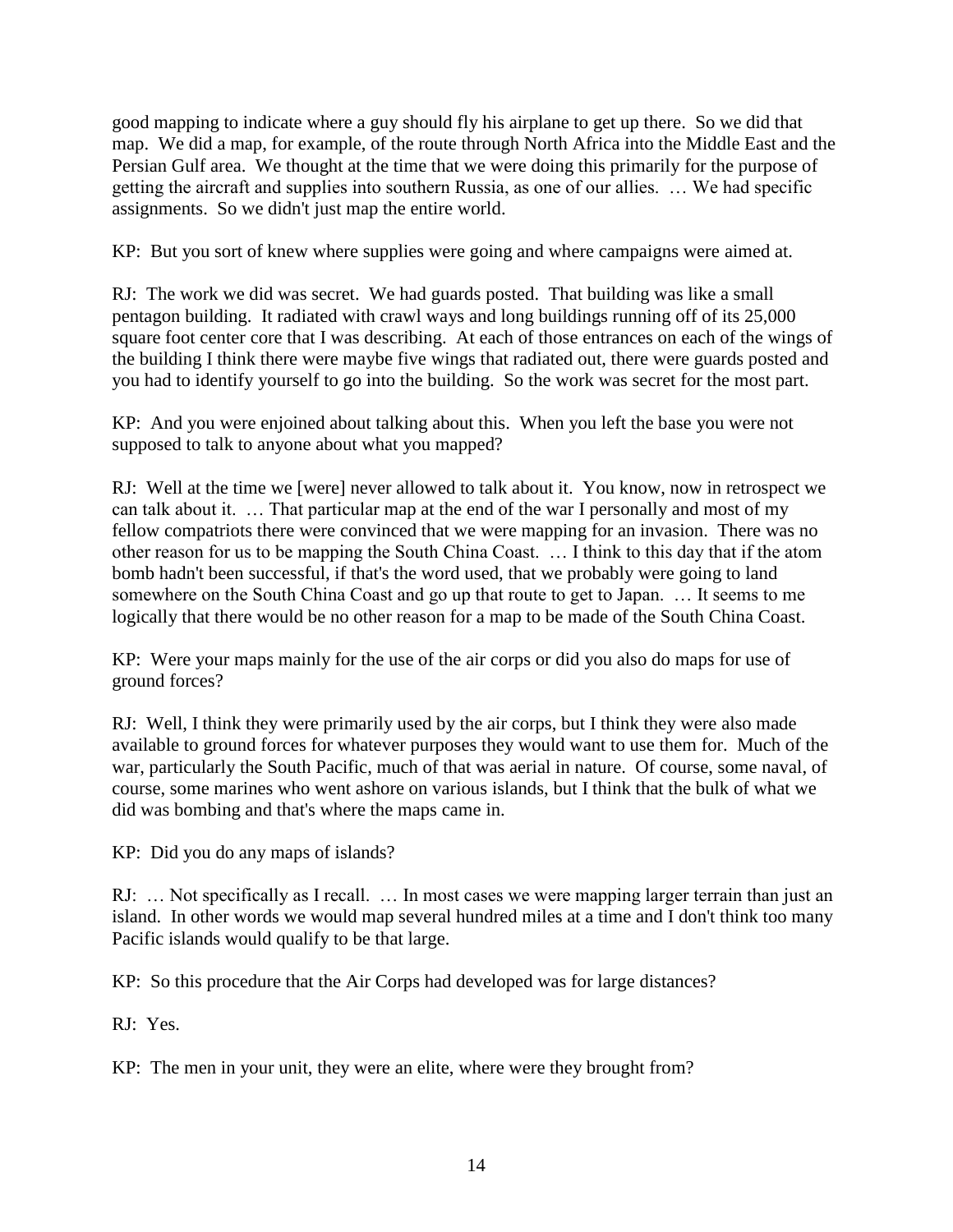RJ: Well, a number of them, as I said, came from the US Coast and Geodetic Survey at the outset.

KP: Texas.

RJ: … Yes, many of them were oil people or geology oriented. Many of them were commercial artists. We had one guy, for example, who was, I don't know if you are old enough to remember, but most of the Technicolor movies would feature the name of Natalie Kalmus as director of Technicolor when you saw the screen credits. The second name, her assistant, was James Gooch. If you look at a lot of old movies you can see the name James Gooch. He was one of our outfit. We had a few people from the film industry that were put into this outfit. We had a guy who was the second man to George Gallup of the Gallup polls. His name was Emory Ruby. He was one of our fellow members. … But we had a group of people who were in fields that in some way were related to the kind of work we were doing. Many of the commercial artists, for example, ended up doing the acts of drawings of the maps after we got all of the elevations. … I mean it was very odd. One of the brothers who founded Arnold Bread was one of our outfit members. … Generally speaking, as I said, most … everybody in the outfit had at least two years of college and most of them had four years of college.

KP: Most had backgrounds in photography or commercial art?

RJ: Yes. I was one of the younger people in the company. Most of them were people who during the war years were … in their thirties and late thirties. Some were probably in their early forties.

KP: What were your specific assignments or jobs?

RJ: I was in charge of the section called ties where we studied the photography of one strip going up as I explained before, and the other one coming back and we had to find on each photograph at least three identifiable like points and that was called the tie section. … All day long we used stereoscopes to study the photography. It was a rather challenging and demanding job. Also very bad for your eyesight. …

KP: It's almost like putting together a jigsaw puzzle.

RJ: Yes, it really is, and more complicated. … You couldn't control weather so very often you had cloud banks that came into the photographs and that would obliterate a whole section of your photography, but you still had to find some way to link those things together or you couldn't make a map.

------------------------ END OF SIDE TAPE ONE, SIDE ONE ---------

RL: I was wondering if you had ever been back to the store that you had in Camden?

RJ: … Unfortunately the store was demolished right after the war and it was made into a parking lot. But I had gone back a few times. As a matter of fact when I worked at Lit Brothers after the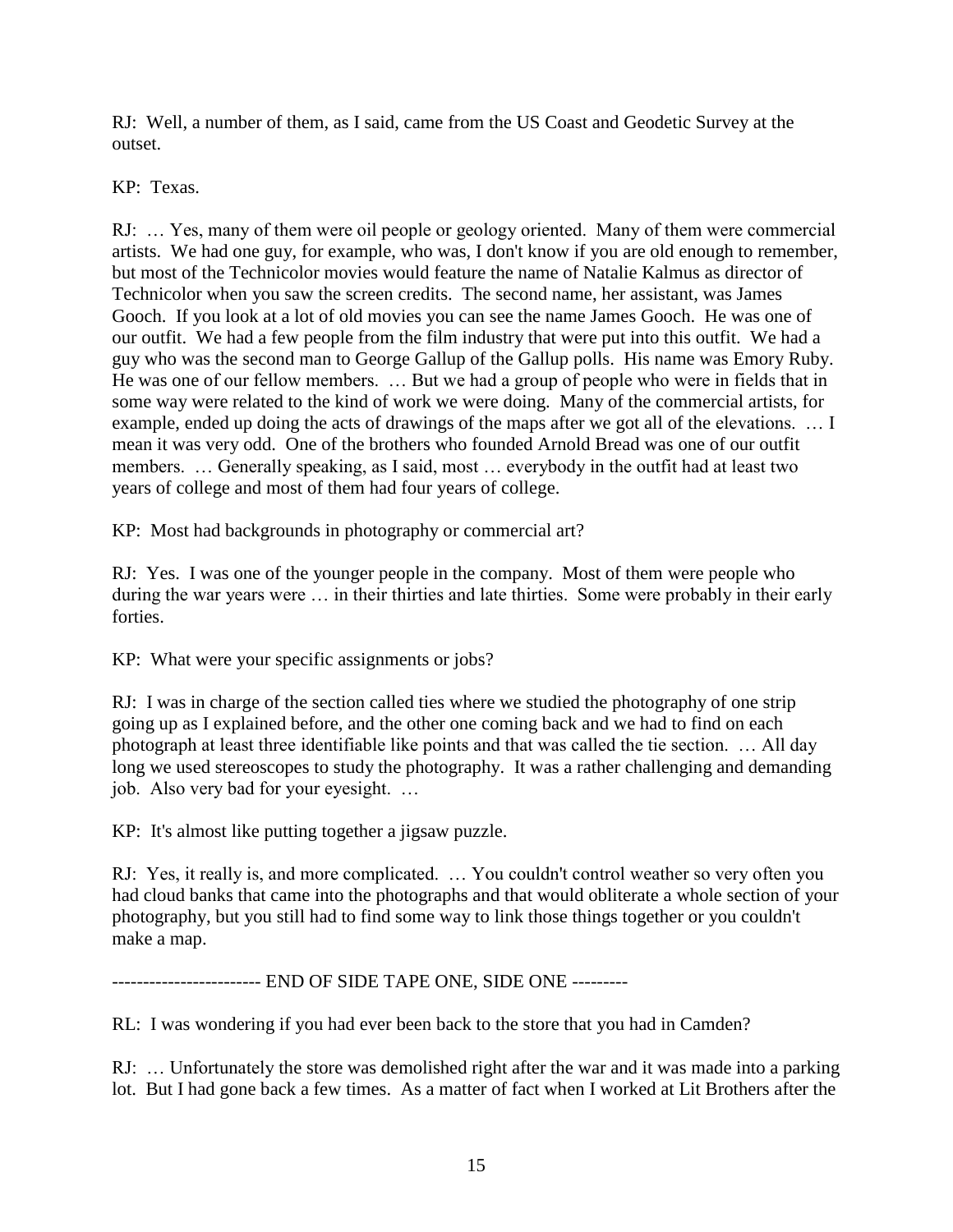war, that was my first job postwar, my parents were still in the store and I used to go down there every single day on the way to work and on the way back from work and put groceries on the shelves. They were rather up in years at the time and I did it to save them the labor of doing it.

RL: My grandfather had a store in Brooklyn of a similar nature. They worked long hours and I recently went back there with my father and the neighborhood has seriously declined.

RJ: … It brings back fond memories when we go back there, but the place was bought and because it's not far from the center of town there was a demand for parking so the person who bought two or three adjacent properties demolished them and black topped them and made a parking lot out of it.

KP: You were in Colorado during the war. Had you traveled farther west than Philadelphia before the war and Rutgers? What was it like to travel to a new region of the country?

RJ: No. It was like opening up a whole new vista for me.

KP: What surprised you? You saw people from different regions of the country and you lived in a different part of the country. What struck you as different?

RJ: The first thing when I went to Denver, where Lowry Field was located, I spent about eight or nine months in Denver, I just couldn't get over the friendliness of the people, the townspeople I'm talking about. We used to have a day off on Sunday. We would be walking down the streets in Denver and a family would pull up in an automobile to the curb and ask you if you wanted to go on a picnic with them. And they would take you out for the afternoon.

KP: Were you in uniforms?

RJ: Oh yeah, we were in uniforms, but I mean they were so [nice]. Denver … had in those days, a large number of military installations. … Fitzgerald (?) General Hospital was a big army hospital and there were several air corps fields there. But anyhow, … they had a lot of soldiers around town. It wasn't like we were a novelty. But they were just that hospitable, generally as western, mid-western people. And they would take you on a picnic and it would be very common for them to take you home for dinner afterwards. And the synagogues in town and the churches would have brunches on Sunday morning where … any military man was welcome to come and obviously come to services, but even if you didn't want to go to services you could just go and have brunch. And they had dancing afterwards with the daughters of the members of the church or synagogue. And they were just a wonderful hospitable people and it was so different than what we were used to living in the East in those years. … That was one indelible impression I had, the … hospitality was just overwhelming.

KP: What about the climate and the scenery?

RJ: Well, the scenery obviously was impressive to anyone who lived in the congested East and all of the sudden you're out in the mountains. When we were stationed for two and a half years down at Peterson Field, Colorado, Pike's Peak Ski Club who had a lodge up along the side of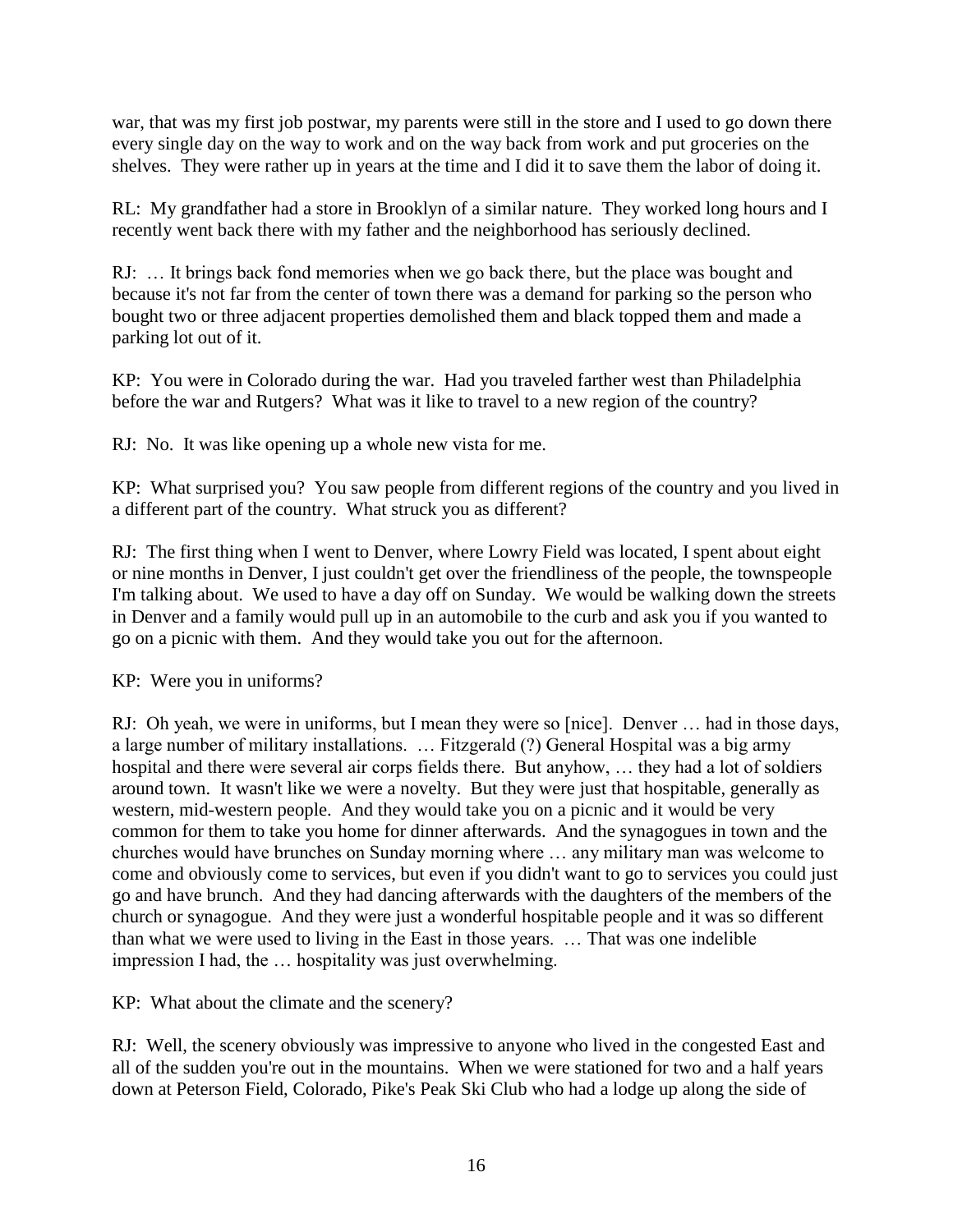Pike's Peak, a ski lodge, made it available to the military since there was wartime rationing and the members couldn't get up there. They didn't have gasoline to get up the mountain. And we would send trucks on the weekends up to this lodge and maybe 30 or 40 guys in the outfit would go up there and the members had left their ski equipment so you could use their ski equipment at will. We would have box lunches that the mess hall had prepared for [us]. ... You know, you would spend an afternoon. I had never skied in my life. I didn't even know what it was like. We would be up there skiing. ... The scenery was just magnificent all through that area. ... As I said to you earlier, I just lucked out. ...

KP: So you worked very hard during the week, but on weekends you could really have some fun?

RJ: ... We were free usually for sometime on the weekend to be able to go up. Not a whole weekend, but you would have Sunday off or something like that.

KP: You also mentioned once you bivouacked at a community and painted a church. How did that come about?

RJ: Well, to keep us … militarily oriented, we were basically as you can understand from the description I've given you, we were desk clerks most of the week, doing work at drafting tables and things of that sort. Though we did have to have compulsory drills and things of that sort outdoors. Basically we weren't given the regimen that a typical army unit would get with long marches. We had callisthenic sessions and things like that. … The officers who commanded our outfit decided that they would send us up on bivouacs with a certain number of people from the outfit going for a week and then they would come back and another group would go for a week. And they would send us up into the mountains and it was living outdoors in tents.

KP: So you would be on K-rations?

RJ: No, not K-rations. We usually cooked food. For example, we did a lot of fishing so we cooked the trout. They would provide food that was cooked up there to make meals for us. We were never that far from the central home base. You know, we might have been 50 miles or so into the mountains. But it gave you a chance for outdoor living.  $\ldots$  I guess it was partly R & R to get you away from this constant study of photographs and working with map making. But it was also mixed with military drill and military instruction and that type of thing.

KP: With the notion that you could be deployed in the field and that you should have this experience?

RJ: Well I think they were doing it for military purposes. … When we were up there, we had time. You can't drill all day and … basically there's not much to do up in the mountains. So that's when we volunteered to paint this church which badly needed painting in the little town we were in. I mean most of those towns at that particular time were somewhat deserted. Their young men had gone off to war and … there weren't that many people in the town to start with and when you depleted it by the number who were sent into military service, the towns really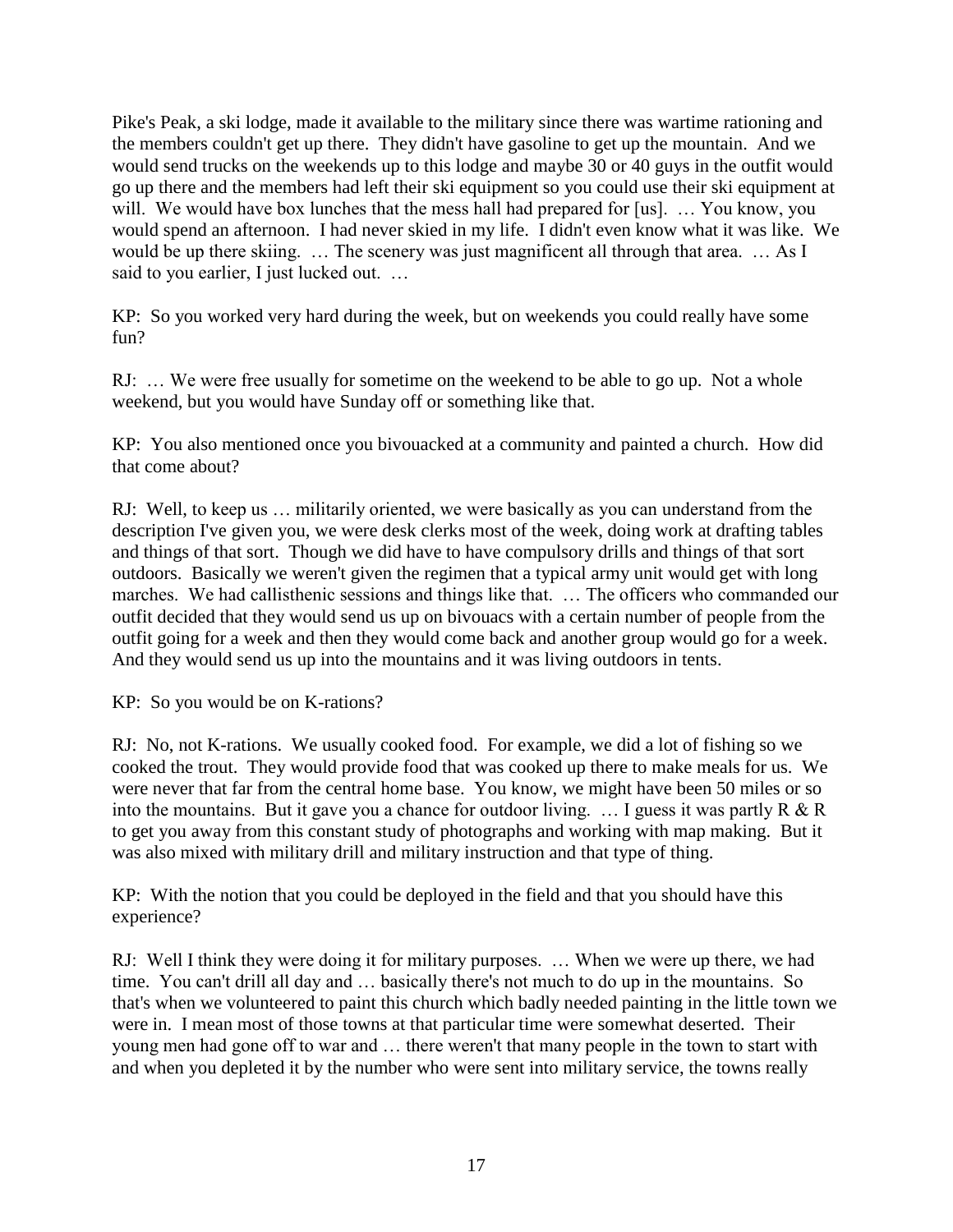didn't have anyone to do that kind of work. So … it was a blessing for them and it was recreation for us.

KP: Did you do any other traveling during the war years besides Colorado?

RJ: Well, just furloughs to go home. … We took side trips. We might have gone 100 miles down the road.

KP: But you really for the war based in Colorado?

RJ: And St. Louis. I got married, … after I had been in Colorado for about a year. I married my sweetheart from home who is still my wife thank God. She came out to live with me and we were permitted to have off base living. So we found a little apartment in town and we lived in town and I used to go to the base every day.

KP: So the first year you were in the army at Colorado you lived on the base?

RJ: The first year, year and a half I was strictly living a military life. Then after that when I got married they permitted me to live off post. And so when we went to St. Louis the same thing existed. We could live off post.

KP: Did you have a hard time getting an apartment?

RJ: Extremely. It was almost impossible to find apartments and the ones you found you wouldn't consider living in under normal circumstance but you were damn happy to find a place to live. Camp Carson, was also in Colorado Springs. That is where the muleskinners used to train. I remember once in Colorado Springs a good friend of mine, who was in the infantry, was an officer and he was being transferred to Carson. We got a telegram asking us to find him an apartment. And, you know, they sent it like it was so easy to find, but we had a hell of a time. We finally found him a room somewhere to stay in, but ... I think if I remember correctly, ... Colorado Springs had a population of about 20,000 people normally. And during the war years it swelled to something like 180,000. You had Camp Carson, Second Air Force Headquarters, Peterson Field. All of these were located there and … then there was a prisoner of war camp at Camp Carson. There was a tremendous influx of military into the area and housing was virtually impossible to obtain.

KP: So you saw the sort of congestion of the home front? Pause

KP: Your unit had been sent from Colorado to the St. Louis area. Why did that come about?

RJ: I really don't know why they moved. That was a military decision and I guess … that was a year before we were discharged. And I guess probably they were either planning to close down sections of Peterson Field. … Jefferson Barracks was virtually a deserted base when we moved there and it could have had something to do with the [space] available. …

KP: So there was simply more room for you in St. Louis.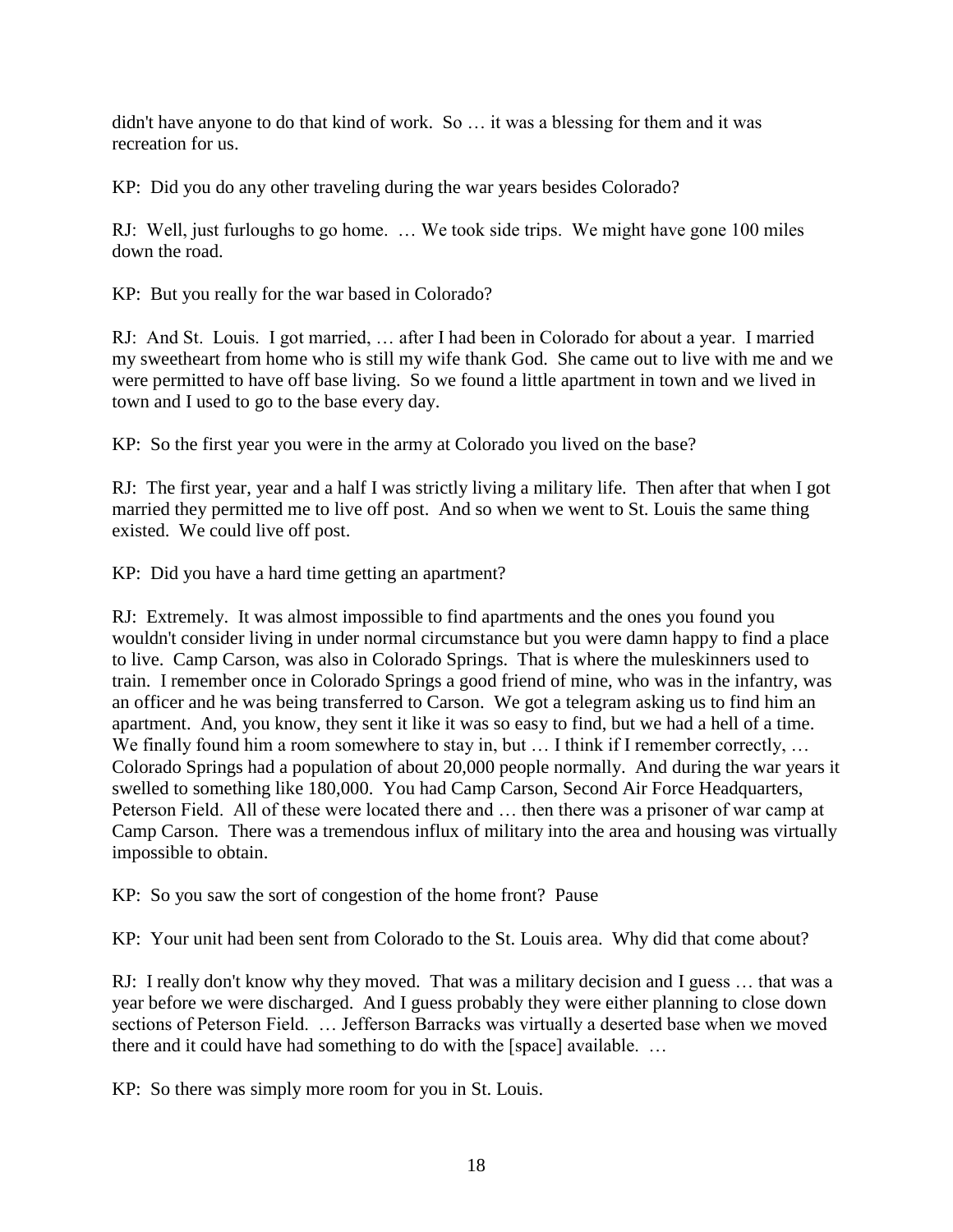RJ: Yes, there was much more room. But it might also have been a case of pressure on the military to bring some troops in there or something. I really don't know why we moved, but we moved and you didn't have any choice.

KP: What did you think of St. Louis?

RJ: Well in those days St. Louis was a very hot and humid city. I guess it still is for that matter. … By comparison with Colorado Springs, we were moving into a metropolitan area … from a really semi-rural kind of a setting. We enjoyed St. Louis to some degree. It was back living like we lived in the Philadelphia-Camden area. The one thing about St. Louis was that they had culture, which we lacked in Colorado Springs. There was an opera house and a symphony orchestra at Keil Auditorium. There were hockey teams and again they were very kind to the servicemen. We could always get either free tickets or discounted tickets for these events. ... We had a little more culture.

KP: You got out more.

RJ: Yes, we went out more. We had more activities to supplement the military life and again as I said we were living off post, so it gave us the opportunity to sometimes go to a symphony concert or go to a hockey game. In fact, the first hockey I ever saw was in St. Louis.

KP: In Colorado you said that there was less culture. What were your choices in Colorado?

RJ: About the only activity you could do in Colorado beyond sight seeing which we did a tremendous amount of-- and picnicking and that type of outdoor living. You had a movie on the post. … You went to the movies, … occasionally a social function, a dance or something that the USO would sponsor. But there really wasn't anything like good music … or theater or that type of thing to take advantage of.

KP: At one point you were accepted into the air corps cadets training program and you declined because you were married. Why?

RJ: Well, … I had applied just prior to my getting married and I had a weight problem. I didn't meet the minimum qualification of weight so I went on a strict diet and exercised for about three weeks and I finally got my weight down to the point of being able to be accepted for the program. But in the interim I got married and we came back and found a place to live. And when I thought about it, it would have meant that I had to go to Yale University because that's where the photography cadet training program was. ... I would have had to send my new bride back home. And I thought about all of this and I said the hell with it. It wasn't worth it so I turned it down at that point and stayed where I was. You had some options and I took advantage of the option.

KP: Had you thought of making the military a career at all?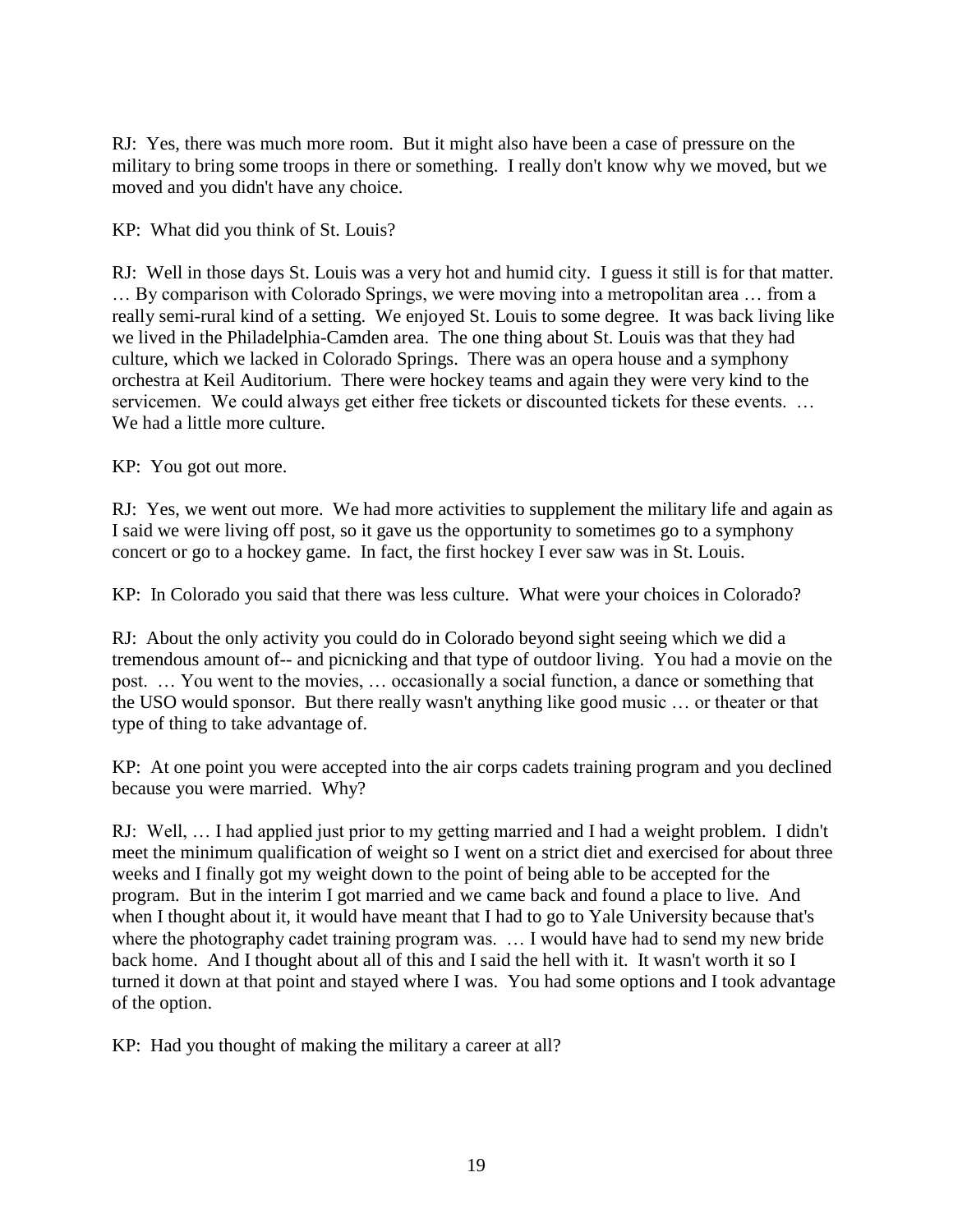RJ: … It would have never entered my mind. In fact, even after the war, I didn't want to be part of the reserves. I didn't want to be a part of the National Guard. I just wasn't for military living.

KP: Your experience with ROTC and then in the army was enough?

RJ: … Yeah, I did what I had to do. … It was necessary to be in the ROTC for two years at land-grant college. It was necessary to be in the army by virtue of the draft. But I didn't want to elect to be there. … Let me say this, I had nothing against military life per say, but it wasn't for my choice.

KP: You met a lot of people. You had written to both Dean Metzger and Silvers that you had met a number of Rutgers people while you were in the military.

RJ: … Yes. Along the way, some how or other, you do meet people. … At various installations you find other people you knew. I didn't realize I wrote that many letters.

KP: There were two letters, but they were long letters. They were quite detailed.

RJ: … I was a writer. That's how I got married by the way. I used to write every single day to my wife and she to me … until we got married. … That was an important part of my career, writing letters.

KP: Had you thought of going into journalism as a career?

RJ: Never, you know, it's funny. … Even though I was editor of the *Targum*. …

KP: And wrote for the *Philadelphia Record*.

RJ: … And I wrote for the *Philadelphia Record* for campus activities. But I never entertained that thought. I guess the stories that used to come back to me when I was at Rutgers about my predecessors who were journalism majors getting jobs as copy guys and making 25 dollars a week or something like that. It just never seemed like a field that had much opportunity, in general, I guess there were always specific guys who were able to rise above it. But the pay scales were such that I never, actually I never went into teaching either. So I was looking for a place where there was some opportunity to rise.

KP: You mentioned earlier that you decided that you were going to go into retail. What led you to that decision?

RJ: … I think probably my upbringing, my exposure in a retail store. … It was an insignificant kind of a store, but I still learned that I liked to deal with people. I liked the give and take of being a clerk or dealing with a customer and that type of thing. And I just felt I had an affinity for merchandising and I wanted to exploit that field so that's what I've done all of my adult life.

KP: You mentioned before that your unit remained quite close during the war. You had very few people leave it?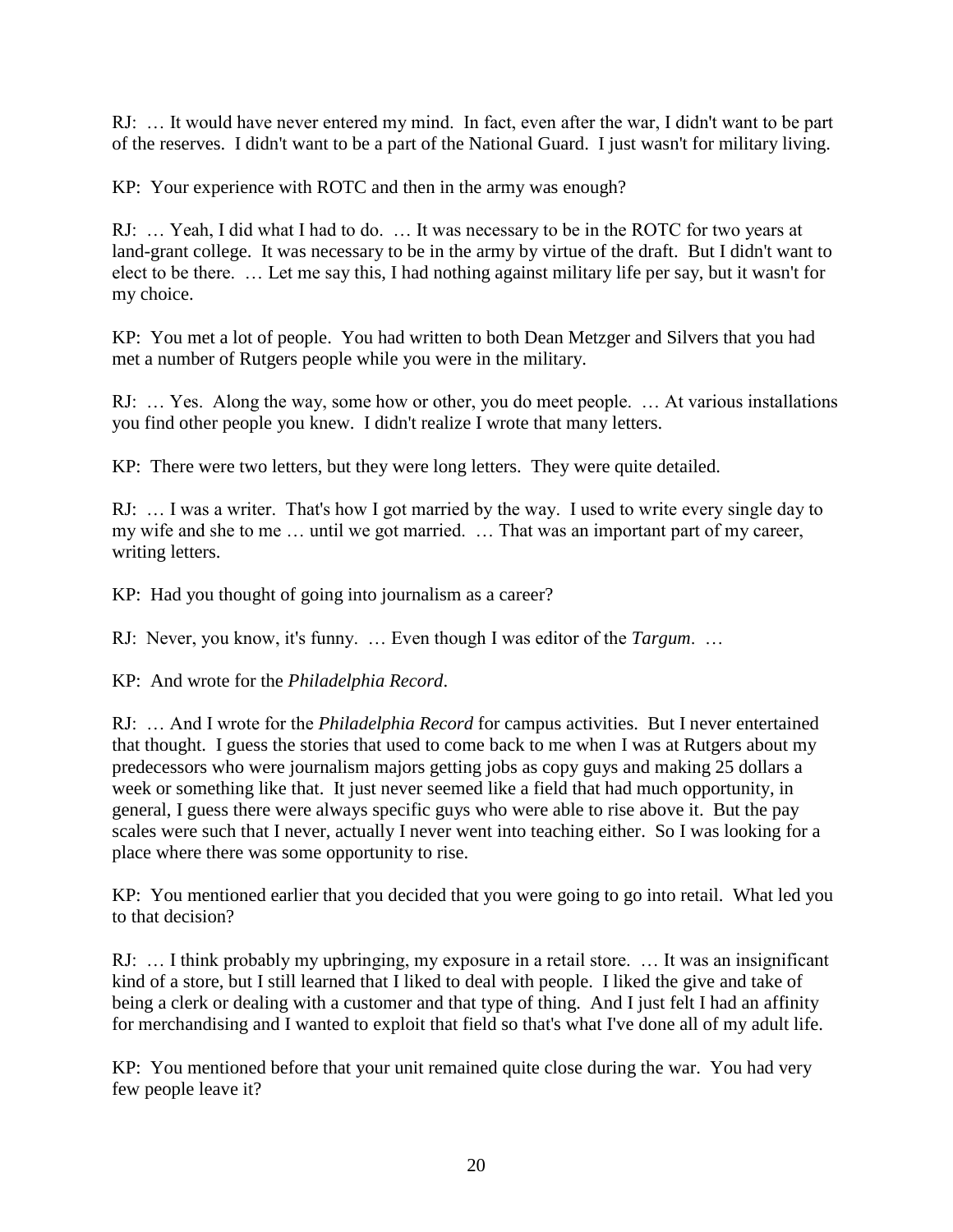RJ: … Yeah. Very few people actually left the outfit. … On some occasions there were reasons that people were sent away from us, but I would say that … 80 percent of the members of the unit stayed together for the three and a half years.

KP: Which in some ways is unique for the military. A lot of people got moved around quite a bit.

RJ: Yes, but you have to understand again, … I'm not trying to overplay the high tech feature, but in those days this was a very high tech outfit. I mean, today what we did as you mentioned, a satellite probably can do in a matter of minutes. But in those days it took a lot of training to get people capable enough to do this.

KP: The army spent a lot of time training you.

RJ: Well, that was why the prerequisites were such when they grabbed everybody that was available to put into the outfit.

KP: When the war was over did you stay in touch from the very beginning, or did the reunions come about later?

RJ: No. Everybody went home and kind of drifted apart. You know, there were certain close relationships where two or three people kept in touch with each other. Then a couple of the higher up non-commissioned officers, a master sergeant, I guess they were both master sergeants, after an interval of about ten years they started to make an effort to organize a veteran's association and they were successful. As a result for the last seven or eight-nine years, they have had an annual reunion. People travel the whole distance of the country to come to a reunion of the "Sixth Photogrammetric Squadron."

KP: Have you been to a reunion?

RJ: I've been to a couple of them.

KP: What did you think?

RJ: Well it was nice to see people. You recognize some. Most others have changed so much that it is hard to even identify who they are. … There is a lot of reminiscing and a lot of camaraderie. I mean we don't have heroic exploits to exchange like so many other battle troops do, but we still have a lot of memories that everybody relates to.

KP: You went into retailing after the war. How do you think the war changed retailing?

RJ: I don't know. … From where I sit I don't know that the war changed retailing. The type of retailing experience I had prewar didn't give me an opportunity to judge … [whether] retailing had changed. I think as the years have gone on, certainly. Technological advances … have permeated retailing. Some of which probably came from wartime experimentation and things of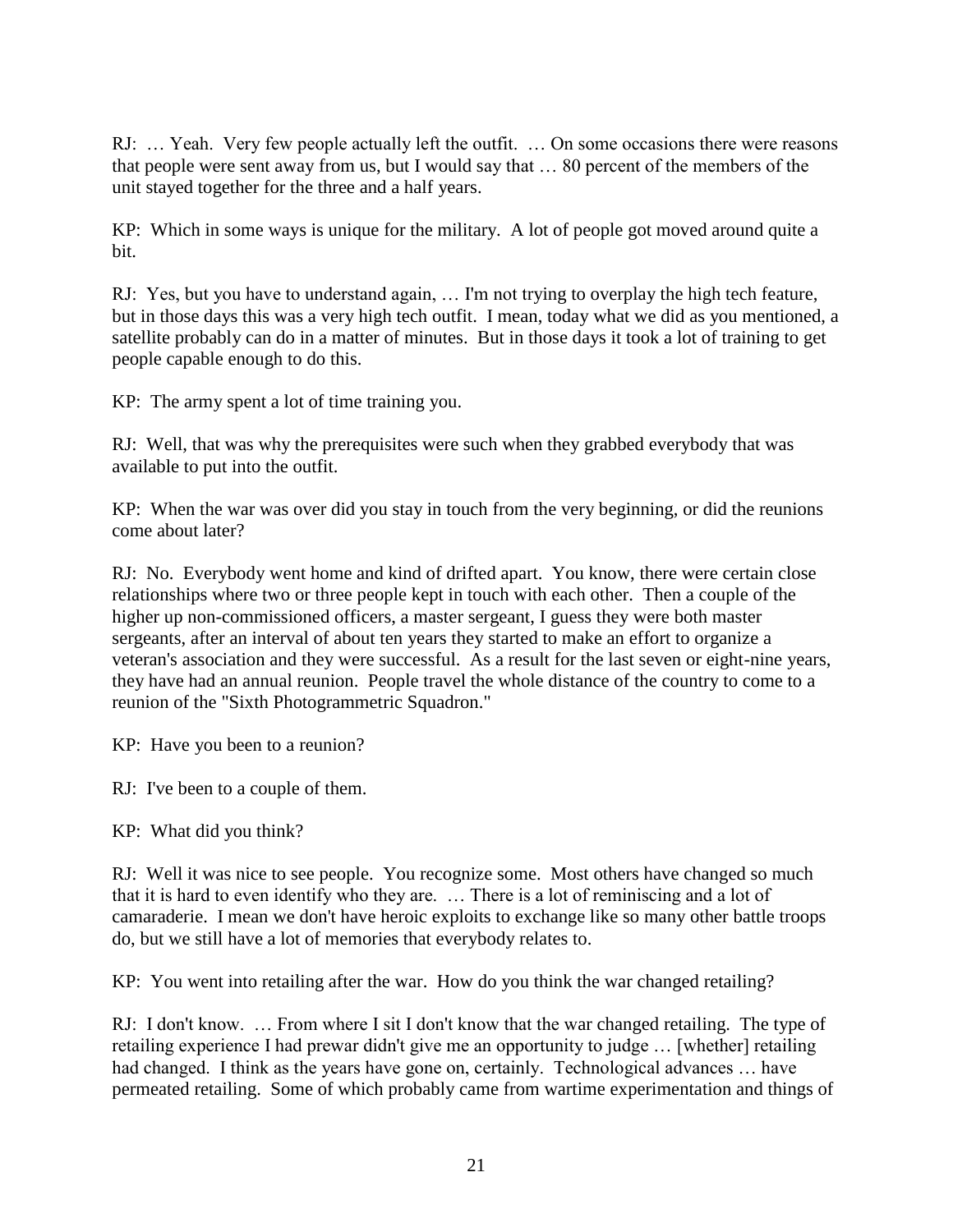that nature have changed retail and they are being changed every day now. … I don't know if you are familiar with the electronic ordering, but the technique that Walmart uses today where when you go through the checkout and something is scanned that automatically goes off to the factory for inventory replenishment. You don't even need human beings. The store gets stocked without you being there.

KP: After the war do you think that there was a notion that returning veterans had been exposed to good pay and that they had higher expectations in terms of purchasing and buying?

RJ: I don't think there was an expectation. They were not exposed to higher pay, because the pay of the military was far from high. It was minimal really, but I think what did happen was because of the GI Bill making education available to so many members of the military that everybody who wanted to got an education. The education … made it possible for them to be exposed to higher pay. … Everybody did expect, first of all I guess in many instances, even though I don't think I felt that way, the returning veterans felt that the country owed them something. After all they had taken four years in the prime of their lives. And most of these guys, many of them had been exposed to deadly fire repeatedly, and that they survived after seeing buddies being killed right next to [them]. They came home with expectations that something was owed to them. So, I think that plus the combination of education availability put them in a position where they expected more in the way of earnings and opportunity.

KP: The reason I ask, I believe that it was Montgomery Ward, they had a notion that there would be a postwar depression, a recession, and they built up cash reserves. Whereas Sears expanded in the postwar period. You worked for Lit Brothers. What was their sort of philosophy?

RJ: Well, Lit Brothers, other then the local expansion which all of the stores went through in branch expansion, they never got to the point of national expansion. … They remained a local institution. They opened up five or six branch stores, but never really got that much bigger, which is one of the reasons I left the company after about ... eight years.

KP: You saw that they were not going to expand?

RJ: Well two things happened. I realized that as a buyer in the department store or as a merchandise manager in a department store, the only way you could progress was if you were willing to relocate. And I wasn't looking to relocate that much. My wife particularly was happy being near her family and I decided if I'm not going to relocate I ought to get out of that field. There was an opportunity to go with a supermarket chain in the non-foods business. … It was just the beginning of the non-foods advent in the supermarket. I opted for that.

KP: You worked for a supermarket chain?

RJ: I worked for a company called Penn Fruit Company. I left Lit Brothers because this was a step up for me income wise, management level wise.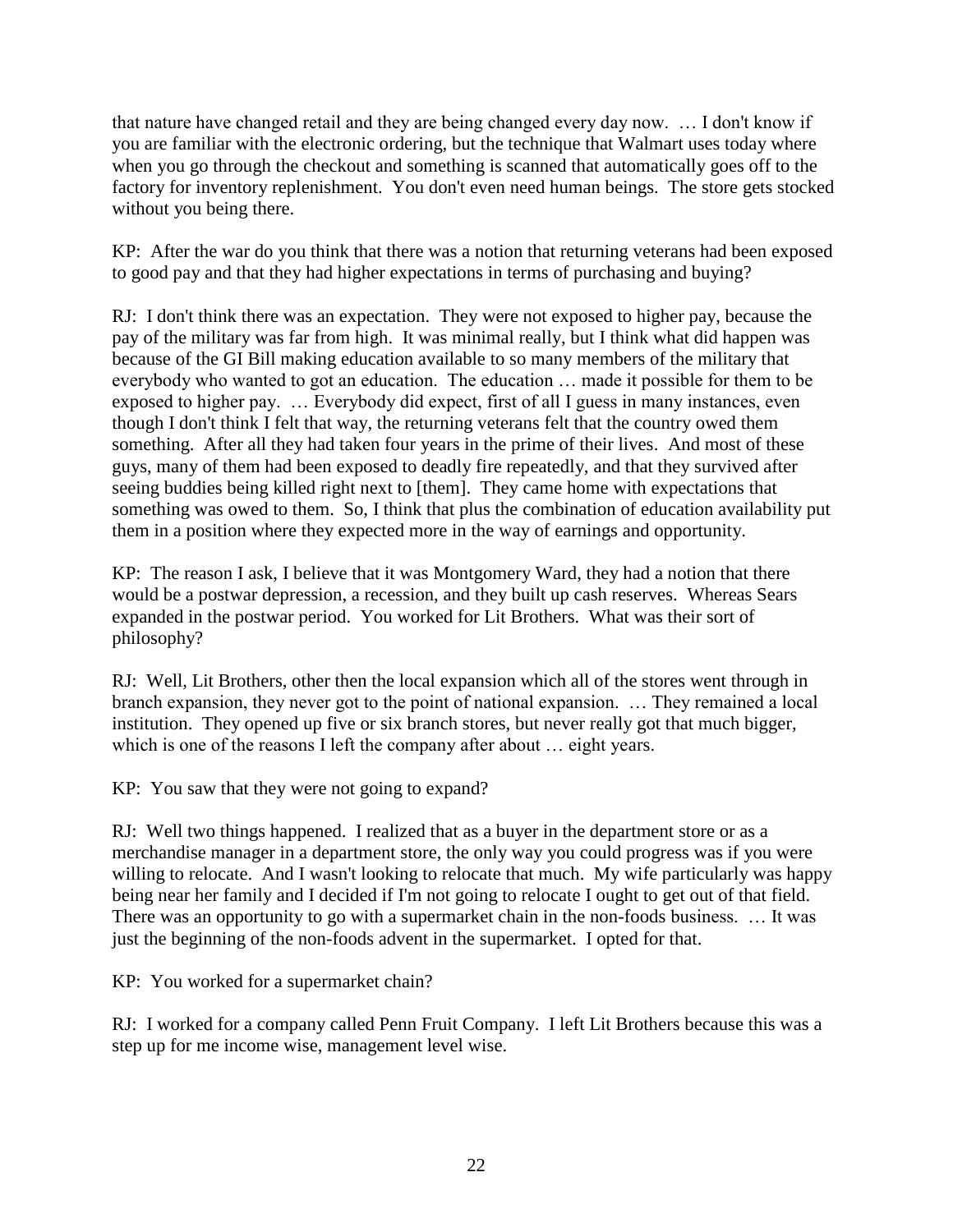KP: In your career you witnessed the rise and decline of the family grocery store and the rise of the supermarket.

RJ: Well, I don't think there was any association between that. I didn't go back to the supermarket field, because I had been in the grocery store. I think that was purely coincidence. I went with a supermarket chain, because I saw the coming of the non-foods experience in the supermarket field. A self-service growth of being able to buy housewares and appliances and things of that sort. I saw an opportunity that I wanted to exploit.

KP: Food stores generally just carried food. For example, your father's store had just food.

RJ: Right. In those days most of the supermarkets-- it was self-service and presentation was just food. This was the beginning. … I went there in 1952 and I was like a pioneer in the non-foods field actually.

KP: You had to convince them that this was the way?

RJ: I didn't have to convince them. They were already being serviced by what in those days was called rackjobbers. They were outside people who came in and put the stuff in their stores, gave them a profit on it and they took a share of the profit. Penn Fruit being a very progressive company said that if somebody else can make money in our stores we would like to make it ourselves and decided to go into it on their own. They then had to find someone who could handle that activity and that was the job I found.

KP: You eventually left the chain Penn Fruit and became a manufacturer representative. Why did you do that? How did that come about?

RJ: Why did I do that? How did that come about? Well, when I was in this business both the … department stores and supermarkets, I realized that the people who were calling on me in many instances especially the agents and representatives as compared to the sales employee, those people had an open end earnings opportunity. There was no limit on what they could earn; as bright as they were, as hard as they wanted to work, that was the opportunity for them to advance. And it struck me that that made a hell of a lot more sense then staying in one place on a salary. Even if you made more money next year, but you were still capped at a salary. And so I always thought that I would like to make that move across the desk so to speak and be the guy selling, instead of the guy buying. And I got to the point where I saw that Penn Fruit … had expanded and you were asking about Lit Brothers they didn't expand, but Penn Fruit did expand. When I joined in 1952, they had just opened their 21st store. And when I left them in 1963, they had 85 stores. They had expanded so rapidly that they had expanded into Staten Island, Long Island, North Jersey, [and] Baltimore. … And particularly the expansion northward into the New York metropolitan area did not work out too well, because it was a totally different market. They got themselves into a little bit of trouble at that point and I just sensed that they were going to have trouble, getting out of trouble. And I was 40 years old … at that point and I got concerned thinking that if something happened to them and they're taken over, it's usually the takeover people that stay in the jobs and the others get let go. … I figured, you know, at 40 years you start looking for a new career. So I decided to look for an opportunity to become a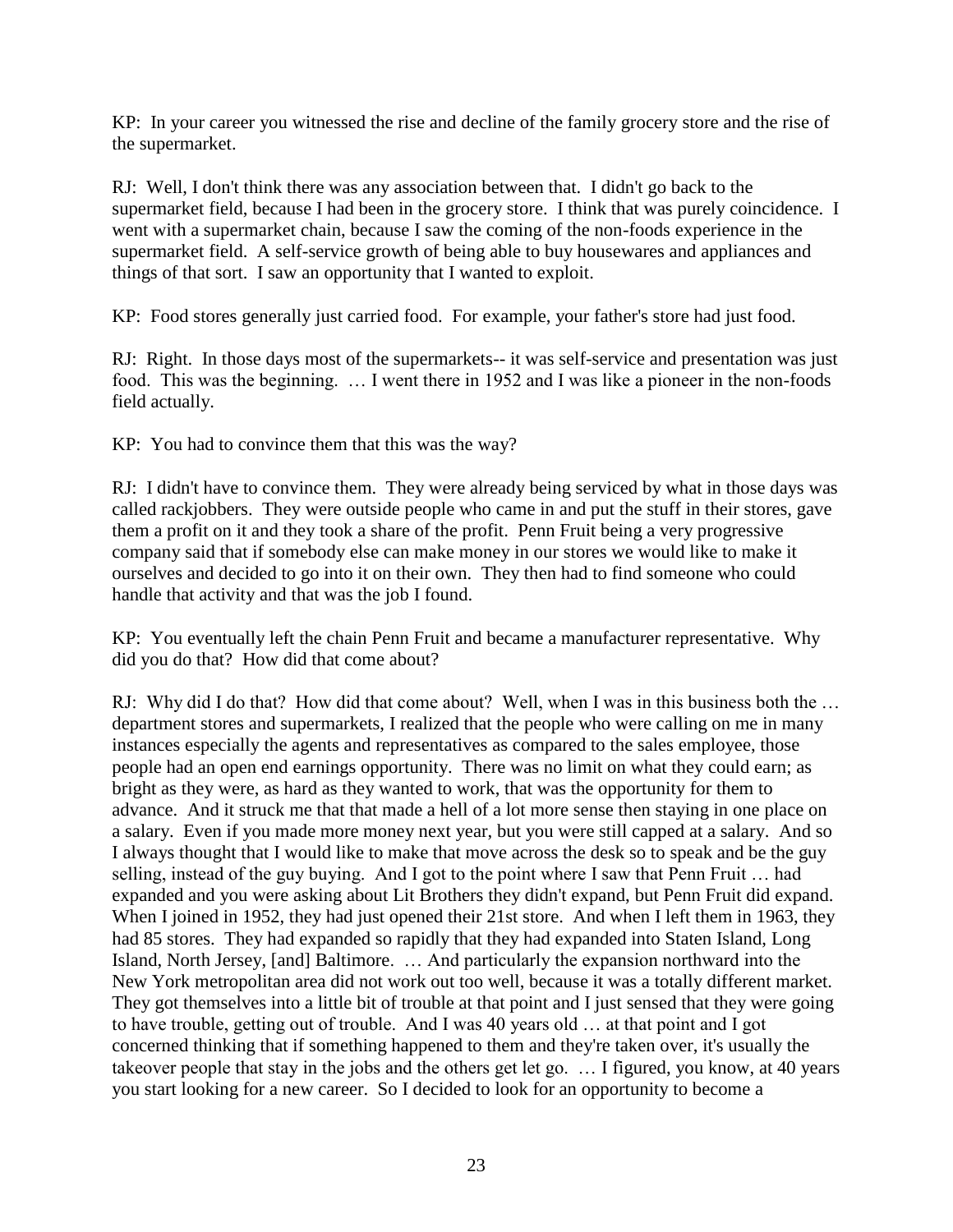manufacturer's representative. Fortunately, I was able to talk one company into letting me represent them as a free agent where I knew that the earnings potential if I was bright enough and worked hard enough could at least keep me afloat. And that's when I made the move and it turned out to be a good move for me. …

KP: You did take advantage of the GI Bill both through the mortgage, but you also entered the executive training program. Was that with Lit Brothers?

RJ: Well the GI Bill when I went to Lit Brothers under this junior executive training program which was about an eight month program, that was sponsored under the GI Bill. I got all of 12 dollars a week, I think, from Lit Brothers and about 25 from the GI Bill. … I think my first job with the GI Bill included netted me about 45 dollars a week. After I trained for … about five months. But that is where I used the GI Bill to take this training program.

KP: Had you thought of going back to graduate school?

RJ: I had thought about it. … You know, once I got working in the working world I just didn't feel I wanted to take the … little time that I had for freedom. Then we had children and that was another problem, so I never did.

KP: None of your children served in the military. Are you glad that they had not served in the military?

RJ: Well I'm glad that they didn't have to serve in the military. There was no reason for them to. No, I'm not sorry that my son is not in the military. I'd rather see him go follow the course that he followed with med school right after college … and all of that. … As it worked out, the military life for me was certainly not one that I would complain about. I was very fortunate, I repeat, being relatively safe through the war years. Then being exposed to a way of life that I never saw before. Including where I was and the scenery and all the camaraderie. But I wouldn't suggest a military life for any of my family.

KP: When you say you were exposed to a different life and such, did it give you a greater selfconfidence? Did this experience of going to Colorado and meeting a whole group of people?

RJ: Yes. I think as a young man out of college who had never been outside the home area, … it was a totally maturing process in the sense that you were on your own. You made most of your own decisions. Though they were governed by the military life, you still made your own decisions. It was growing up. It was a very definite part of maturing. Then when I got married and my wife came out, … we often talk about it. It's a wonderful way to get established in marriage where you are free of all other involvement, it's just the two of you.

KP: It was just the two of you out in Colorado? And there was no family?

RJ: … Though I don't want my family members to be in the military, I don't have any regrets about the experience that I endured. I'm not enlisting again.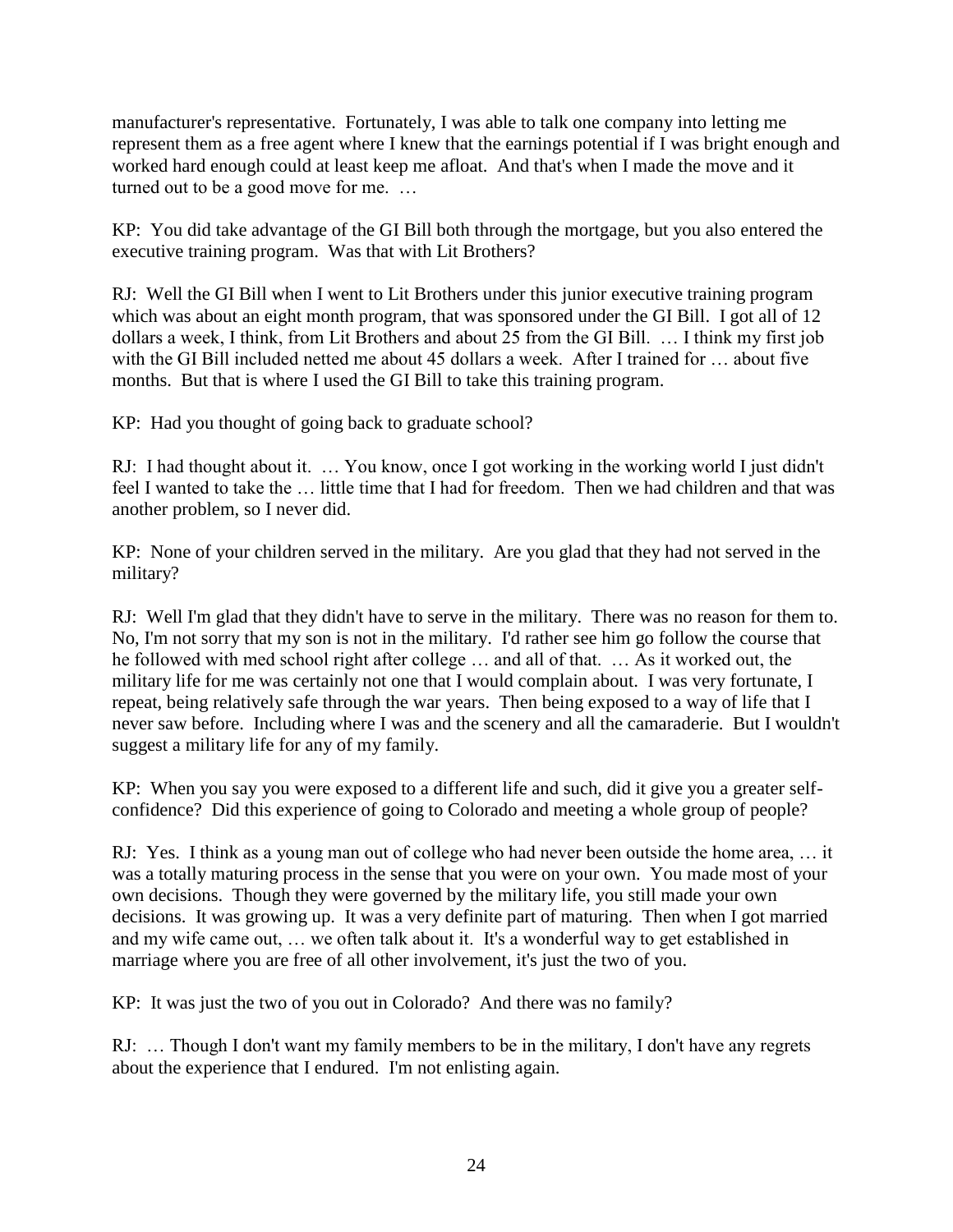KP: In the two letters that you wrote it sounds like you really enjoyed how it worked out.

RJ: … Without trying to act like a hero, I think I felt that I owed my country to go into the service. It wasn't like they dragged me in. … I wanted to do something. I think especially being Jewish with the Holocaust experience and all. I went in fully intending to do whatever had to be done. I never expected to be given this kind of an assignment. It ended up like a dream assignment.

KP: It was a very important assignment. Were you all aware of the importance at the time?

RJ: Yes. … First of all in the military you didn't have much choice. If that's where they wanted you, that's where you were.

KP: Is there anything we forgot to ask?

RJ: No, I think we have covered it pretty well. … I hope it's useful to someone someday. … I think the one point I told you about, that mapping at the end of the war. That's probably the most memorable thing that I have in military service. I truly believe that we were on the cutting edge of some event that we knew about and nobody else knew about except the very rare number of people in the higher echelon of the military at the time. But … I am deeply convinced that we were planning an invasion of the South China Coast.

KP: Because of the nature of the mapping?

RJ: Because of the fact that we were doing this map and it had no other purpose. We were doing this … in late '45. The atom bomb was dropped in August of '45. … I guess we were mapping in mid- '45. Just about the time the … atom bomb dropped. In fact, we had the map practically finished when the atom bomb was dropped.

RL: Do you think that they were expecting that the bomb would not make them surrender? The higher-ups in the military do you think they believed that the atom bomb was going to end the war?

RJ: I don't think anybody knew what to expect of the atom bomb. You know, they knew how deadly a device it was, but I don't think that they knew that it would work. … The whole development of the atom bomb in those years was so highly controversial, … secret and experimental that just because they were able to make a bomb, I don't think anybody expected it to be as devastating as it proved to be.

KP: In addition, almost nobody knew anything about it.

RJ: Yes, until it was dropped.

KP: What was your reaction in your unit when the bomb was dropped?